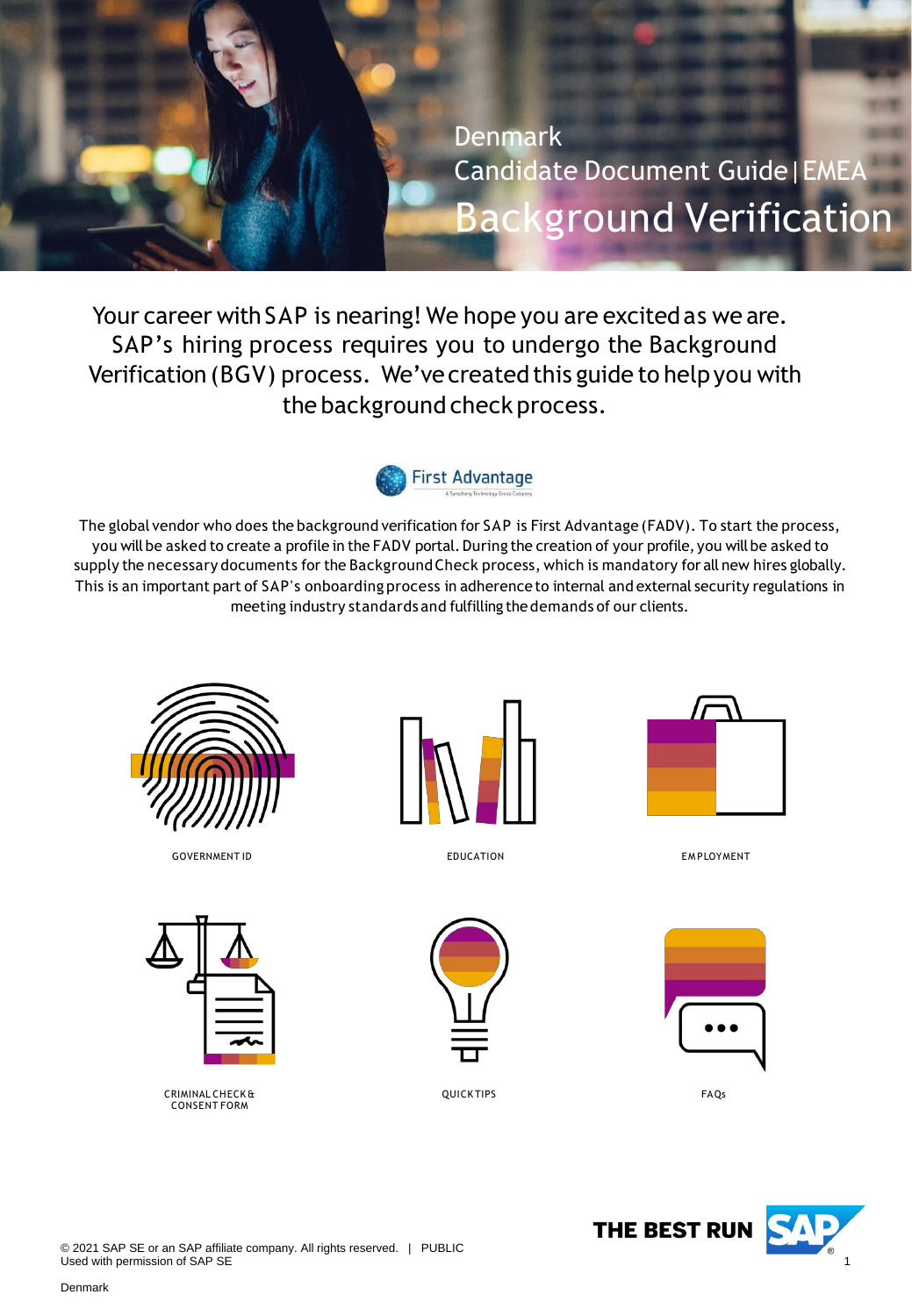

### Government ID

There are several valid IDs that are acceptable per country. It is best to provide your passport ID page as this is accepted globally. The document must contain your full date of birth. Month and/or year only will not be accepted. In addition, kindly ensure when submitting your ID for your background check profile, that you select the country where the corresponding identification was issued.

Kindly refer to the **[Appendix](#page-9-0)** for the list of all acceptable Government IDs available in your country.

Please prepare a copy of either one of the following:

- ✓ Passport ID Page
- Front and Back copy of your National ID card
- ✓ Front and Back copy of your Driving Licence



[Back](#page-0-0)



### Education

Kindly make sure that you provide information and documents for your HIGHEST EDUCATION. In certain countries, you may also be required to provide an ID document, however, this is dependent on the institute. A passport or local ID document will suffice for this part of the process.

Please prepare a copy of either one of the following:

- Degree Certificate
- **Transcripts**
- Marksheet



[Back](#page-0-0)



### Employment

Your employment from 7 years back are verified during the background check process. This is the same for all countries globally. It is best to provide documents which states your **position** and **dates of employment**.

**Note that it is imperative to cluster together all legal entities and subsidiaries in case you elect for a Present Employer not to be contacted (e.g., SAP SE, SAP Philippines, SAP Singapore, SAP Ariba, should all be listed as SAP). This is to ensure that First Advantage will not contact your Present Employer as they will strive to contact any employment that is marked as Former.**

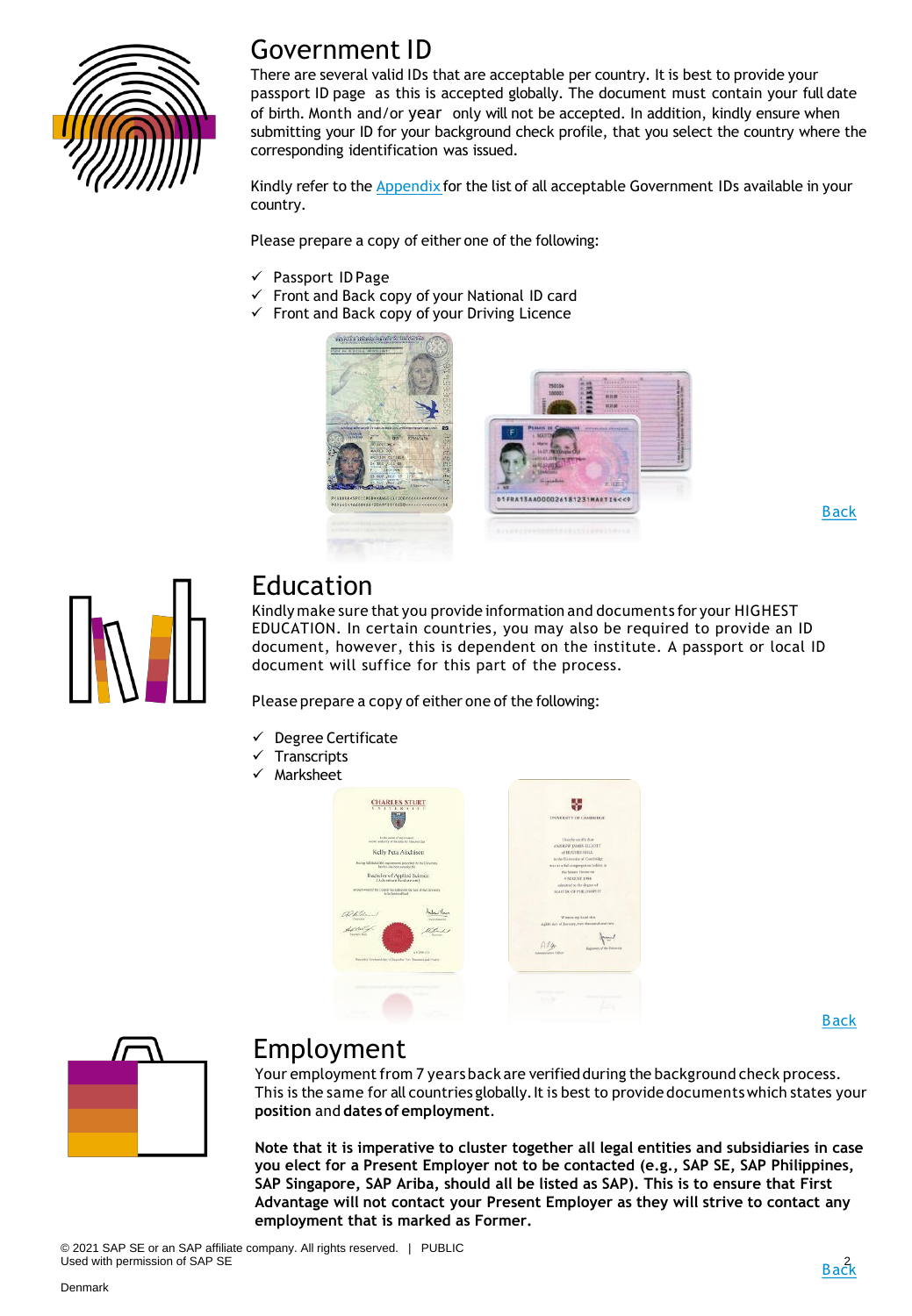

### Employment (continuation)

It is highly recommended to prepare a copy of following documents before proceeding:

- ✓ Employment Certificate/Relieving letter certifying job designation and dates of tenure
	- Job offer letter + Appointment letter (for current position) + Latest pay stubs (3 months at least)
	- $\checkmark$  Government-issued documents (i.e. provident fund records, SS contribution records, housing fund records, tax documents with company name)

Should you be unemployed, self-employed, in an unpaid internship or in school during the timeline, these are all options which you can choose from the drop down.

[Back](#page-0-0)



# Criminal Check and Consent Forms

If your position requires,FADV will conduct a criminal background check. In order to prevent delays, please ensure you provide complete addresses, including door number, street name and/or landmarks and postal code. You will also be required to provide your Father's full name.

[Back](#page-0-0)



# Quick Tips

- 1. Make sure that the information you provide in your FADV profile matches the information in your CV / resume.
- 2. Provide all documents you can during profile creation.
- 3. Provide all information necessary for the check such as your highest education,your address from 7 years ago to present, employment experience from 7 years ago to present, etc.
- 4. Please make sure that all documents provided in the system are clear, colored, & uncut(all 4 sides are visible). The following conditions must be met:
	- ✓ A good qualityimage 300dpi (scanning) or 5 megapixels (camera/smartphone)is a suggested minimum.
	- $\checkmark$  File size should not exceed 6MB.
	- $\checkmark$  File format should be JPG, PNG, or PDF.
	- $\checkmark$  The copy or scan cannot be blurred, fuzzy, or cropped in any way.
	- $\checkmark$  The document must contain your full date of birth. Month and/or year only willnot be accepted.
	- $\checkmark$  Do not manipulate the document in any way. For example, do not make a copy of the document and the cut it into the shape of an ID. This type of document will be rejected.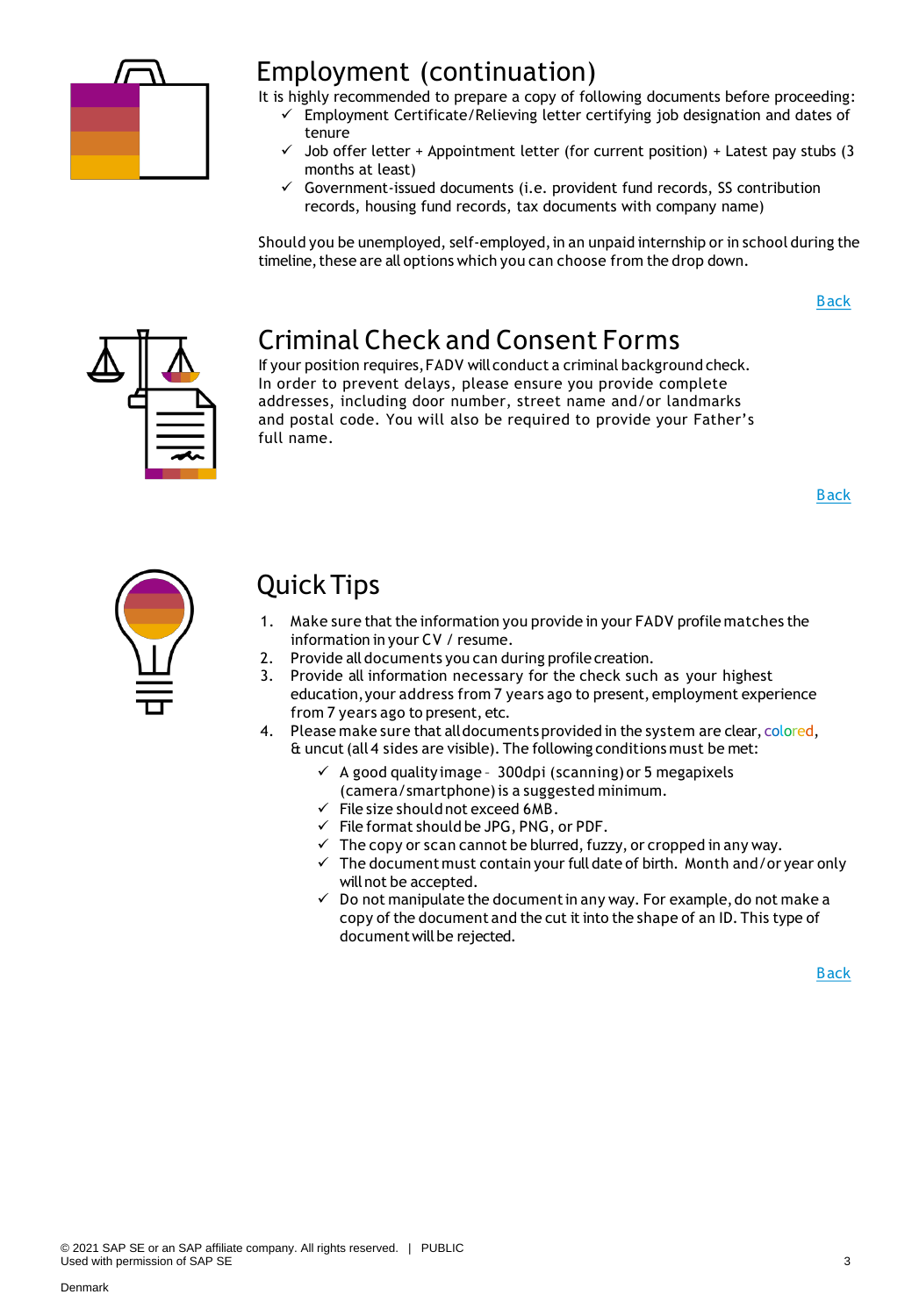

# FAQs

- What information is needed from me?
	- ❑ Personal Information
		- ❑ Government identificationnumbers
		- ❑ Personal details (FullName, Name in local characters, Date of Birth, contact number, e-mail address, Alias/es)
	- ❑ 7-year Address History
	- Highest Educational Attainment if you're currently completing your Master's Degree, you must provide your Bachelor's Degree details.
	- ❑ 7-year EmploymentHistory
- 2. Why am I getting emails asking for more documents when I already provided this during profile creation?
	- ❑ The documentprovided could be unclear or cut.
	- ❑ Not all pages of the documentwere provided.These missing pages should be submitted.
	- ❑ The provided documentis not a validdocument as per FADV guidelines.
	- ❑ FADV was not able to verify the check based on the information and/or documents provided during profile creation.
- 3. How to fillout your profile: country to indicateon the first stage of profile creation

Please indicate your current country of residence not your country of hire.

Should you indicate the wrong country ofresidence, please reach out to the Recruitment Operations – Background verification team via [sapbackgroundverification@sap.com](mailto:sapbackgroundverification@sap.com) for assistance.

| <b>SAP Welcomes You</b>                                                                                                                                                                                                                                                                                                                                                                                                                                |                                                                                                                 |                                                                                                                                                                                                                                                                                            |  |  |  |  |  |
|--------------------------------------------------------------------------------------------------------------------------------------------------------------------------------------------------------------------------------------------------------------------------------------------------------------------------------------------------------------------------------------------------------------------------------------------------------|-----------------------------------------------------------------------------------------------------------------|--------------------------------------------------------------------------------------------------------------------------------------------------------------------------------------------------------------------------------------------------------------------------------------------|--|--|--|--|--|
| Congratulations on your new position with SAP!                                                                                                                                                                                                                                                                                                                                                                                                         |                                                                                                                 |                                                                                                                                                                                                                                                                                            |  |  |  |  |  |
| Advantage site!                                                                                                                                                                                                                                                                                                                                                                                                                                        | As you have been already informed by SAP, we, First Advantage (FADV), would like to welcome you to our Direct   |                                                                                                                                                                                                                                                                                            |  |  |  |  |  |
|                                                                                                                                                                                                                                                                                                                                                                                                                                                        | In the following steps you will find the Information Notice where we explain how we process your personal data. |                                                                                                                                                                                                                                                                                            |  |  |  |  |  |
| The process:                                                                                                                                                                                                                                                                                                                                                                                                                                           |                                                                                                                 |                                                                                                                                                                                                                                                                                            |  |  |  |  |  |
| Please review the information pane which will appear at the top of each form. Each information pane provides<br>you with specific instructions for that form. You will not be able to change the information provided for your<br>background screening after the application has been submitted.<br>Once you have completed all the required information, you must click "Submit Application" button in order for<br>your application to be submitted. |                                                                                                                 |                                                                                                                                                                                                                                                                                            |  |  |  |  |  |
|                                                                                                                                                                                                                                                                                                                                                                                                                                                        | NOTE: 'Country of Residence' should be the country of your current address.                                     |                                                                                                                                                                                                                                                                                            |  |  |  |  |  |
| Links:                                                                                                                                                                                                                                                                                                                                                                                                                                                 |                                                                                                                 |                                                                                                                                                                                                                                                                                            |  |  |  |  |  |
| https://www.fadv.com/privacy-policy.aspx                                                                                                                                                                                                                                                                                                                                                                                                               |                                                                                                                 |                                                                                                                                                                                                                                                                                            |  |  |  |  |  |
| https://www.fadv.com/legal-privacy-guarantee.aspx                                                                                                                                                                                                                                                                                                                                                                                                      |                                                                                                                 |                                                                                                                                                                                                                                                                                            |  |  |  |  |  |
| https://www.fadv.com/                                                                                                                                                                                                                                                                                                                                                                                                                                  |                                                                                                                 |                                                                                                                                                                                                                                                                                            |  |  |  |  |  |
|                                                                                                                                                                                                                                                                                                                                                                                                                                                        |                                                                                                                 |                                                                                                                                                                                                                                                                                            |  |  |  |  |  |
| Profile ID:<br>*Country Of Residence                                                                                                                                                                                                                                                                                                                                                                                                                   | <b>XVIGF6LIXC</b>                                                                                               |                                                                                                                                                                                                                                                                                            |  |  |  |  |  |
| *Create Password                                                                                                                                                                                                                                                                                                                                                                                                                                       |                                                                                                                 | <b>New password requirements</b><br>Must contain at least 3 of the<br>following 4 types of characters:<br>Upper case letter A-Z                                                                                                                                                            |  |  |  |  |  |
| *Re-enter Password                                                                                                                                                                                                                                                                                                                                                                                                                                     |                                                                                                                 | Lower case letter a-z<br>Digit 0-9<br>Symbol !@#\$%^&*()_+<br>Must contain at least 8 characters<br>Cannot contain three (3) of the<br>same character in succession                                                                                                                        |  |  |  |  |  |
| * Security Question<br>*Answer                                                                                                                                                                                                                                                                                                                                                                                                                         |                                                                                                                 | Please select either a standard                                                                                                                                                                                                                                                            |  |  |  |  |  |
|                                                                                                                                                                                                                                                                                                                                                                                                                                                        |                                                                                                                 | question, or provide your own<br>custom security question, and<br>answer. You should choose a<br>question that only you know the<br>answer to. If you forget your<br>password you will be prompted to<br>answer the security question you<br>supplied or selected to enable your<br>login, |  |  |  |  |  |

© 2021 SAP SE or an SAP affiliate company. All rights reserved. | PUBLIC Used with permission of SAP SE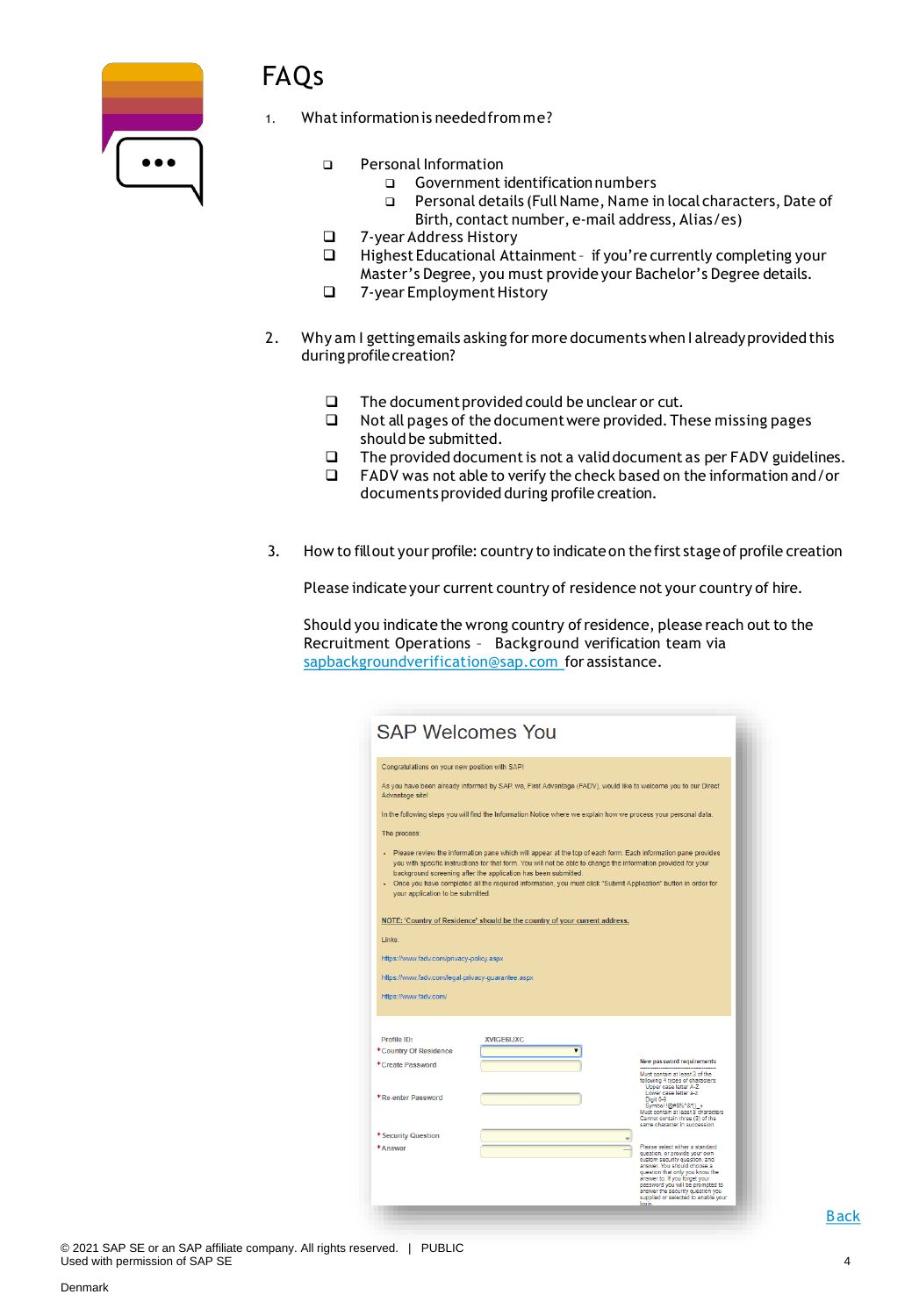



4. How to fillout your profile: employment section of profile to cover gaps in employment

You will be asked to fill in gaps for the 7-year employment history requirement. During this gap, you could still be in school or unemployed. On the employment details, you will first be asked of the EMPLOYMENT TYPE. Your options would be the following:

- ❑ Current Employer
- ❑ Former Employer
- ❑ Self Employed
- ❑ Not Employed
- ❑ In school
- ❑ Unpaid Internship

| Country                     |                                | $\overline{\mathbf{v}}$                |
|-----------------------------|--------------------------------|----------------------------------------|
| *Employment Type            | --                             | Permission to Contact ○ Yes ○ No@<br>▼ |
| From                        | --<br><b>Current Employer</b>  | YY)                                    |
| To                          | <b>Former Employer</b>         | (MMYYYYY)<br>$p$ day<br>To             |
| Job Type                    | Self Employed<br>Not Employed  | $\sqrt{9}$                             |
| Employer                    | In School<br>Unpaid Internship |                                        |
| Address 1                   |                                |                                        |
| Address 2                   |                                |                                        |
| City                        |                                |                                        |
| Region                      |                                | v                                      |
| <b>ZIP Code/Postal Code</b> |                                |                                        |
| Phone                       |                                | Extension                              |

- 5. How to fill out your Current Employment information to address the following concerns:
	- ❑ My Current Employer is also my Former Employer
	- ❑ My Current Employer should not be contacted immediately/at all during the verification period.

**Kindly ensure to follow the instructions below as our vendor will strive to reach out to any employment that is listed permissible to contact.**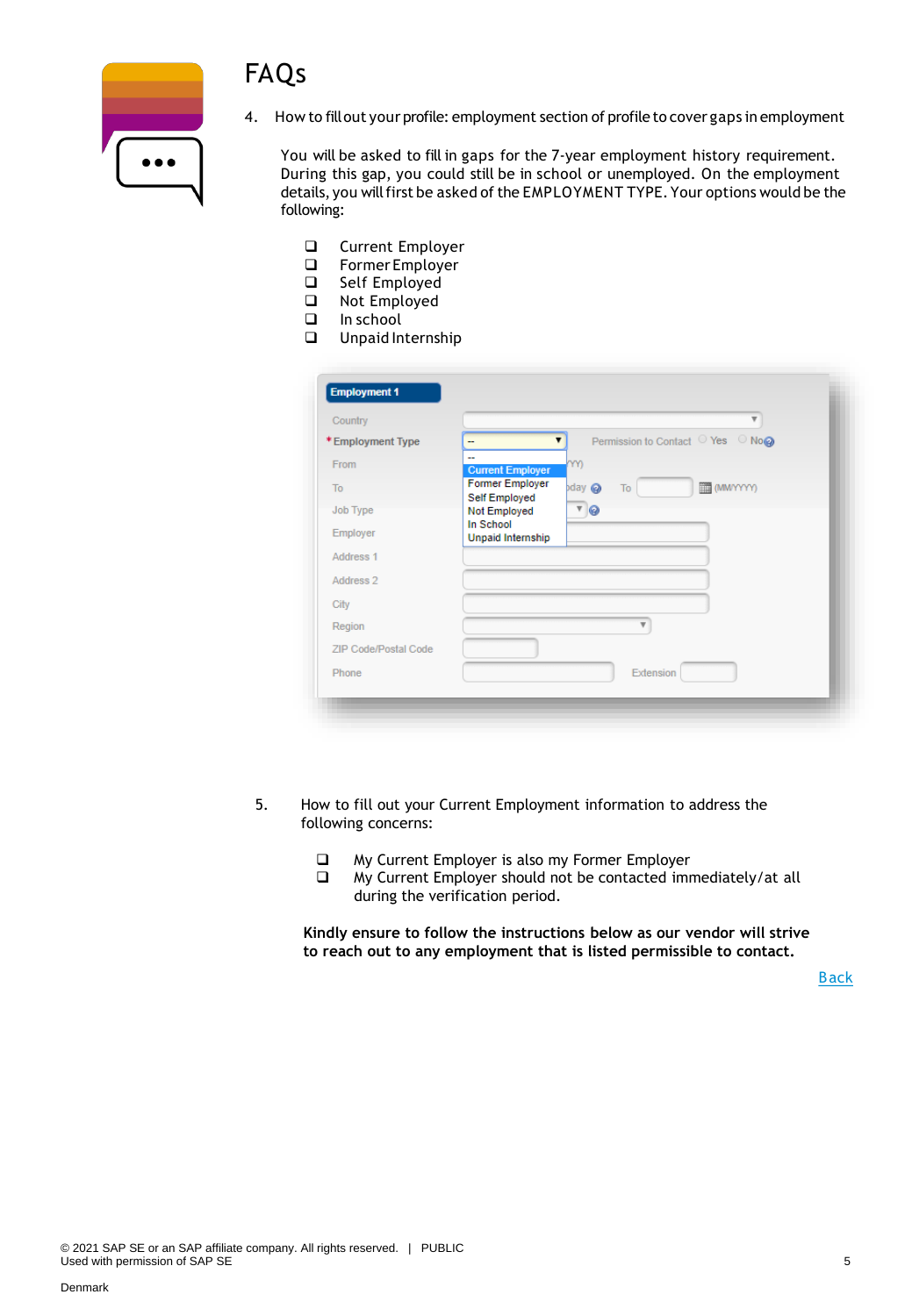Please follow the instructions below carefully:

A. Enter your Present Employment details.

**IMPORTANT:** Please indicate whether or not your current or present employer can be contacted during the verification process. If you choose not to, please select "**NO**" in the Permission to Contact section. You will still, however, be asked to provide your current/present employer's details for records purposes.

| Wektome: Andy TestDA |                                                                                                                                                                                                                                                                                                                                                                                                                                                                                                                                                                                                                                                                                                                                                                                                                                                                                                                                                                                                                                                                                                                                                                                                                                                                                                                                                                                                                           | Leg Out |
|----------------------|---------------------------------------------------------------------------------------------------------------------------------------------------------------------------------------------------------------------------------------------------------------------------------------------------------------------------------------------------------------------------------------------------------------------------------------------------------------------------------------------------------------------------------------------------------------------------------------------------------------------------------------------------------------------------------------------------------------------------------------------------------------------------------------------------------------------------------------------------------------------------------------------------------------------------------------------------------------------------------------------------------------------------------------------------------------------------------------------------------------------------------------------------------------------------------------------------------------------------------------------------------------------------------------------------------------------------------------------------------------------------------------------------------------------------|---------|
|                      | livene: O lates O linear O leagues<br><b>Crack</b><br><b>December</b><br><b>SAMP</b><br>Palle<br>stream.                                                                                                                                                                                                                                                                                                                                                                                                                                                                                                                                                                                                                                                                                                                                                                                                                                                                                                                                                                                                                                                                                                                                                                                                                                                                                                                  |         |
|                      | Instructions<br>Employment<br><b>Seve New</b><br>Figures at 122415 except<br>Reported for any research to a policy.<br>assess became we want to.<br>The general Leasenstady away por<br>Employment<br>you happen to the power or creator.<br>connection busine internat: however, you<br>Please complete your full employment history for the past seven (?) years and provide the contact definiti of your HR<br>mig a bit save your empire (interpre-<br>en treb nomine Softion<br>or Payrol department. If this is not available, glease provide the information of your former line manager, and note that<br>base.<br>FACY will still by to proceed in contacting the respective departments per the acadatie numbers and Ared prior to<br>deletting to your stated contact person:<br>tare train is set in series.<br>for consideration classified in<br>any favor response function<br>the problem in well began payed<br>INFORTABLE You will need to indicate whather or not your oursest amployer can be contacted. If you choose<br>"fee", your current employer may be contacted immediately. If you held different positions within your carrent<br>company, please make sure to include them in the present employment section, as FA2V will strive to contact<br>dot or any hour of the program bar.<br>East of the pay of the logist houghts<br>any employment marked as "farmer".<br>to a specific tarrs. |         |
|                      | If you do not have any volk experience or you are not currently versityed, you may choose first Employed in the<br>Retriebuse the Combine's content<br>Employment Type: If you held a paid internet ip, please choose "Former Employer".<br>in hard of this pine ago.<br>Engloyment 1                                                                                                                                                                                                                                                                                                                                                                                                                                                                                                                                                                                                                                                                                                                                                                                                                                                                                                                                                                                                                                                                                                                                     |         |
|                      | UNITED HAVECOM<br>"County<br><b>Exsec</b><br>* lispon<br>Current Entatives #   * Permission to Cardia   C Yes # Reg)<br>* Drainyment Type<br>Full me Employee 7 @<br>Jidi Type<br>First Advertising<br>* Employer                                                                                                                                                                                                                                                                                                                                                                                                                                                                                                                                                                                                                                                                                                                                                                                                                                                                                                                                                                                                                                                                                                                                                                                                         |         |
|                      | *Address 1<br>Address 2<br>Coktester<br>*Cty<br>ZP Code/Poital Code<br>Phota<br>Estatean                                                                                                                                                                                                                                                                                                                                                                                                                                                                                                                                                                                                                                                                                                                                                                                                                                                                                                                                                                                                                                                                                                                                                                                                                                                                                                                                  |         |
|                      | <b>Job/Position Details</b>                                                                                                                                                                                                                                                                                                                                                                                                                                                                                                                                                                                                                                                                                                                                                                                                                                                                                                                                                                                                                                                                                                                                                                                                                                                                                                                                                                                               |         |
|                      | Operations<br>Department<br>Salary Currency<br>Starting Pay<br>Pay Type :-<br>ï<br>Current Pay<br>Pay Type -<br>Line Manager<br>*Contact                                                                                                                                                                                                                                                                                                                                                                                                                                                                                                                                                                                                                                                                                                                                                                                                                                                                                                                                                                                                                                                                                                                                                                                                                                                                                  |         |

B. Add your Current Position and indicate your start date.

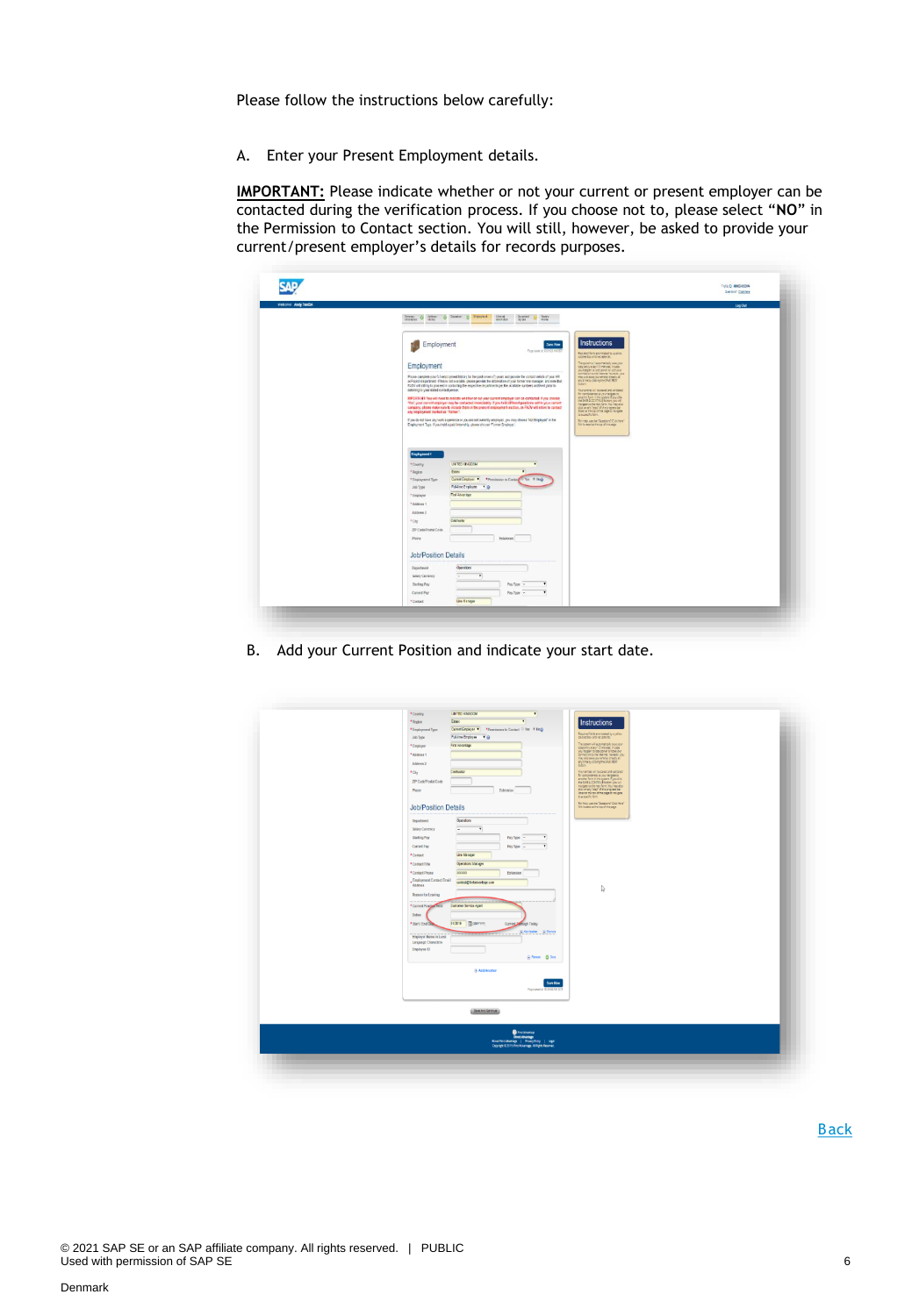C. Next, you'll need to select "**Add Another**" if you've held different positions within your current company (**Note: please include all subsidiaries or legal entities**). **It is imperative that this to be added to ensure that your current company will not be contacted,** as FADV will strive to contact any employment marked as **Former**.

| UNITED NNSCON<br>*Coastry<br>$\cdot$                                          |                                                                                                                  |
|-------------------------------------------------------------------------------|------------------------------------------------------------------------------------------------------------------|
| <b>Exer</b><br>*Region<br>×                                                   | Instructions                                                                                                     |
| Current Employer * * Fermination to Contact 17 Year * Rog<br>*Employment Type |                                                                                                                  |
| Ful-time Employee # @<br>Job Type                                             | flessied felds are noted by a jetter<br>interesting and red america.                                             |
| Fird Advantage<br>*Employer                                                   | The system of accompany paintings your<br>data employee 13 minutes, notes<br>you happen to integrate an operator |
| *Atdess 1.                                                                    | convetter to the memor housing you.                                                                              |
| Address 2                                                                     | my att sak jay ennu cred, at<br>any timely closing the Skift side<br>botter.                                     |
| Cotteder<br>*ciy                                                              | Your written will be seved an studented                                                                          |
| 2P Code/Fordal Code                                                           | for considerance at you couple to:<br>promotive the system. Fyes: OSI<br>charges to the health in this map and   |
| Phone<br>Extension                                                            |                                                                                                                  |
|                                                                               | contacts to superintendent<br>Massehrhm.                                                                         |
| <b>Job/Position Details</b>                                                   | for their year the "Duestoned Clus them"<br>This support in the top of the page                                  |
| Constitute<br>Department                                                      |                                                                                                                  |
| Salary Currency<br>٠                                                          |                                                                                                                  |
| $\cdot$<br>Starting Pay<br>$PeyType$ -                                        |                                                                                                                  |
| ٠<br>Cartest Pay<br>$PayTysu =$                                               |                                                                                                                  |
| *Contact<br>Line Manager                                                      |                                                                                                                  |
| *ContactTitle<br>Operations Manager                                           |                                                                                                                  |
| *Contact Phone<br>302033<br>Extension                                         |                                                                                                                  |
| . Employment Contact Email<br>contact@finitativantage.com                     |                                                                                                                  |
| Attess                                                                        |                                                                                                                  |
| Reason for Leaving                                                            |                                                                                                                  |
| *Current Position Held<br>Customer Dervice Agent                              |                                                                                                                  |
| Dates                                                                         |                                                                                                                  |
| 412019   图 MillYring<br>Current Through Today<br>* Slast / End Date           |                                                                                                                  |
|                                                                               |                                                                                                                  |
| Employer Name in Local<br>Language Characters                                 |                                                                                                                  |
| Employee ID                                                                   |                                                                                                                  |
| G Ferrot @ Dots                                                               |                                                                                                                  |
|                                                                               |                                                                                                                  |
| <b>&amp; Ass Arather</b>                                                      |                                                                                                                  |
| Saw Now                                                                       |                                                                                                                  |
| <b>Papi sami at 15.17.34 KB</b>                                               |                                                                                                                  |
|                                                                               |                                                                                                                  |
| (Jankstöring)                                                                 |                                                                                                                  |
|                                                                               |                                                                                                                  |
|                                                                               |                                                                                                                  |
|                                                                               |                                                                                                                  |
|                                                                               |                                                                                                                  |
|                                                                               |                                                                                                                  |

D. Ensure that the dates of employment are added for the previous position at this company. The periods of employment do not need to be adjacent.

| D | *Ctr<br>Coldhester<br><b>ZIP Codo Postal Code</b><br>Phone<br>Extension<br><b>Job/Position Details</b><br>Operations<br><b>Department</b><br>Salary Camerey<br>$\overline{\phantom{a}}$<br>٠<br>$\bullet$<br>Starting Pay<br>Pay Type -<br>$\overline{\phantom{a}}$<br>Current Pay<br>Pay Type -<br>*Contact<br>Line Manager<br>*ContactTitle<br>Operators throught<br>*Contact Phone<br>xxxxxx<br>Extension<br>Employment Contact Email<br>cartoci@festaciantage.com<br>Address<br>Researcher Leaving<br>Contations analyst<br>* First Position Reid<br>Duties<br>120018 El (Mannin)<br>et2016 图(Minh)<br>* Start / End Billia<br><b>Q</b> Ferror<br>*Current Position Held<br>Customer Senite Agent<br>Duties<br>462019 图 Minhmit<br>* Start / End Date<br>Current Through Today<br>@ Act Audies @ Remot<br>Employer Name in Local<br>Language Characters<br>Employee ID<br>Sheet Book<br><b>GASS Acother</b><br><b>Save Now</b><br>Papcaedal CO'25A157<br>Sea kratema | Passived festives roses by a person<br>internal too and assembly<br>$\begin{array}{l} \textbf{The pattern of quantity rate of} \\ \textbf{corresponding to the system rate} \\ \textbf{p} = \textbf{p} + \textbf{p} + \textbf{p} + \textbf{p} + \textbf{p} \\ \textbf{p} = \textbf{p} + \textbf{p} + \textbf{p} + \textbf{p} + \textbf{p} \\ \textbf{p} = \textbf{p} + \textbf{p} + \textbf{p} + \textbf{p} + \textbf{p} + \textbf{p} \\ \textbf{p} = \textbf{p} + \textbf{p} + \textbf{p} + \textbf{p} + \textbf{p} + \textbf{p} \\ \textbf{p}$<br>The archived busined and detailed<br>by an operator postellight to the first form and providing to<br>the first form of the postellight of the postellight<br>transport of the providing state of the postellight<br>form in the country<br>Service and to Custom Content |  |
|---|--------------------------------------------------------------------------------------------------------------------------------------------------------------------------------------------------------------------------------------------------------------------------------------------------------------------------------------------------------------------------------------------------------------------------------------------------------------------------------------------------------------------------------------------------------------------------------------------------------------------------------------------------------------------------------------------------------------------------------------------------------------------------------------------------------------------------------------------------------------------------------------------------------------------------------------------------------------------------|-------------------------------------------------------------------------------------------------------------------------------------------------------------------------------------------------------------------------------------------------------------------------------------------------------------------------------------------------------------------------------------------------------------------------------------------------------------------------------------------------------------------------------------------------------------------------------------------------------------------------------------------------------------------------------------------------------------------------------------------------------------------------------------------------------------------------------|--|
|   | <b>O</b> hot knowing<br>Absolvent-benefige   Princy Policy   Legal<br>Copyright 0.2019 Franknungen All Egits Reserved                                                                                                                                                                                                                                                                                                                                                                                                                                                                                                                                                                                                                                                                                                                                                                                                                                                    |                                                                                                                                                                                                                                                                                                                                                                                                                                                                                                                                                                                                                                                                                                                                                                                                                               |  |

E. Hit Save and Continue at the bottom of the page.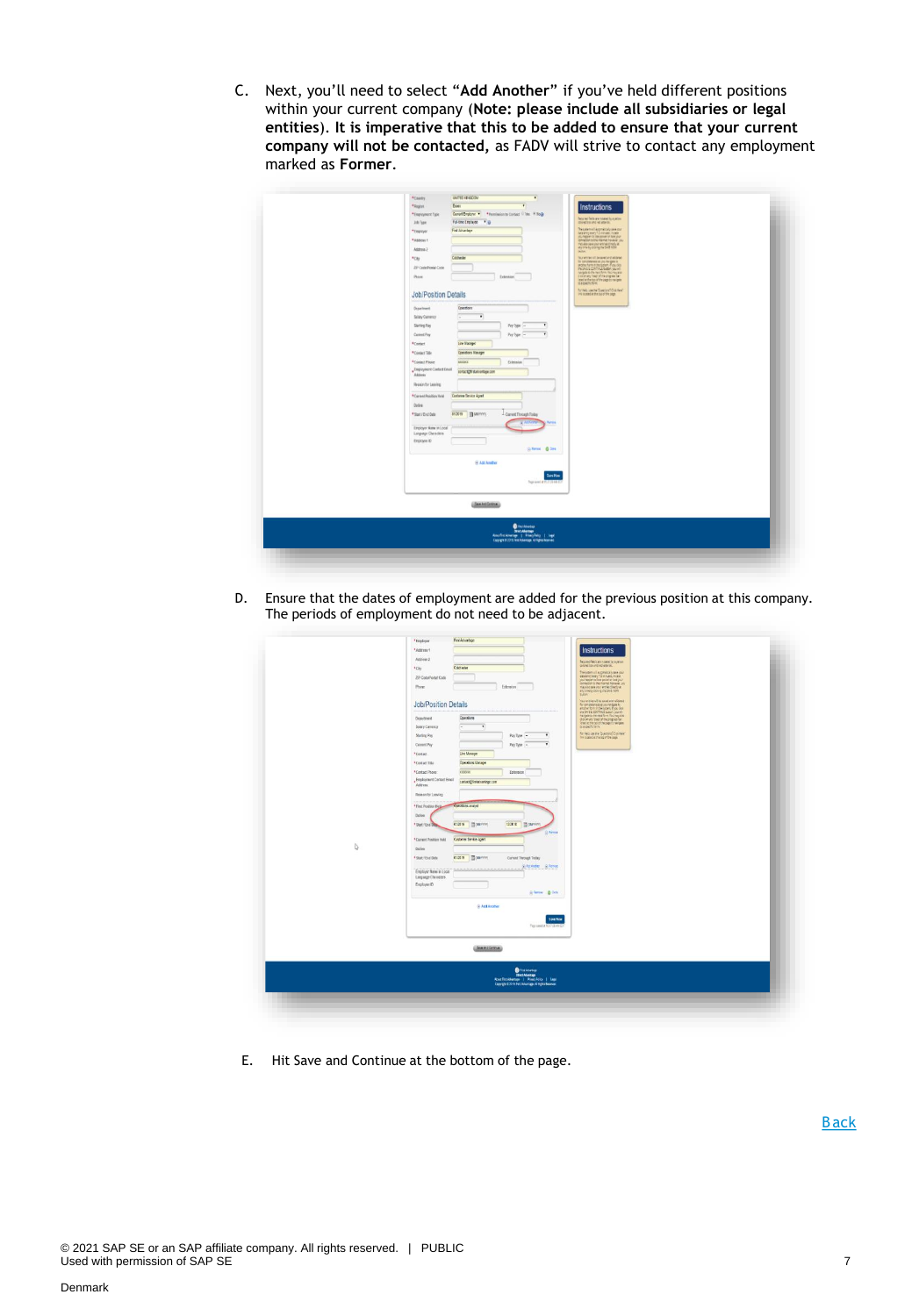# FAQs

| $\bullet\bullet\bullet$ |  |
|-------------------------|--|
|                         |  |

6. Missing information linkis not working

If the link provided on the email is not working. Please send an email to FADV directly via [SAPSupportEMEA@fadv.com](mailto:SAPSupportEMEA@fadv.com)

7. Data entry linkexpired

Please reach out to SAP's Recruitment Operations - Background Verification team for assistance via [sapbackgroundverification@sap.com.](mailto:sapbackgroundverification@sap.com)

8. Can I get a copy of my BGV report?

Yes, but only for US residents (you have the option to have the report posted to you upon completion). For EMEA located candidates, please contact the SAP Background Verification Team at [sapbackgroundverification@sap.com](mailto:sapbackgroundverification@sap.com) for further information.

9. I've been asked to provide an additional consent form – why?

Your school or former employer may require you to provide an additional consent in order for them to release the verification of your details. Please sign the form that you have been sent and return it to SAPSupportEMEA@fadv.com.

10. I've been asked for my Mother's/Father's name – why?

Your school or former employer may require you to provide an this detail as an additional identifier, to ensure that the details they provide are yours. Please sign the form that you have been sent and return it to [SAPSupportEMEA@fadv.com](mailto:SAPSupportEMEA@fadv.com)

11. I've been asked to assist with collecting a criminal certificate/criminal record results – why?

Certain countries will not provide a 3rd party with the criminal results, thus, First Advantage requires your assistance to collect additional documents in order to complete your check and provide it back to their partner in order to complete your background verification.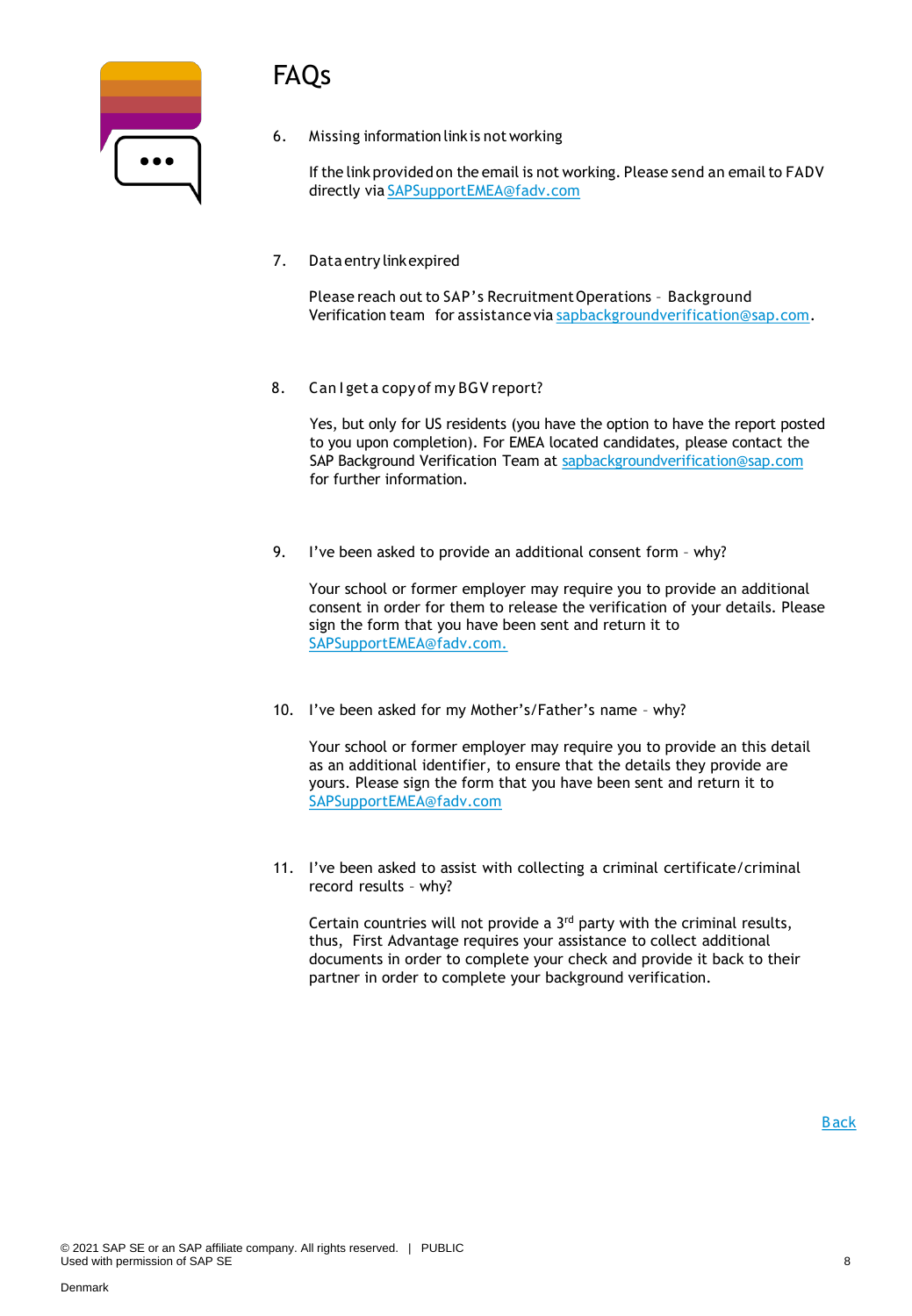# **A P P E N D I X**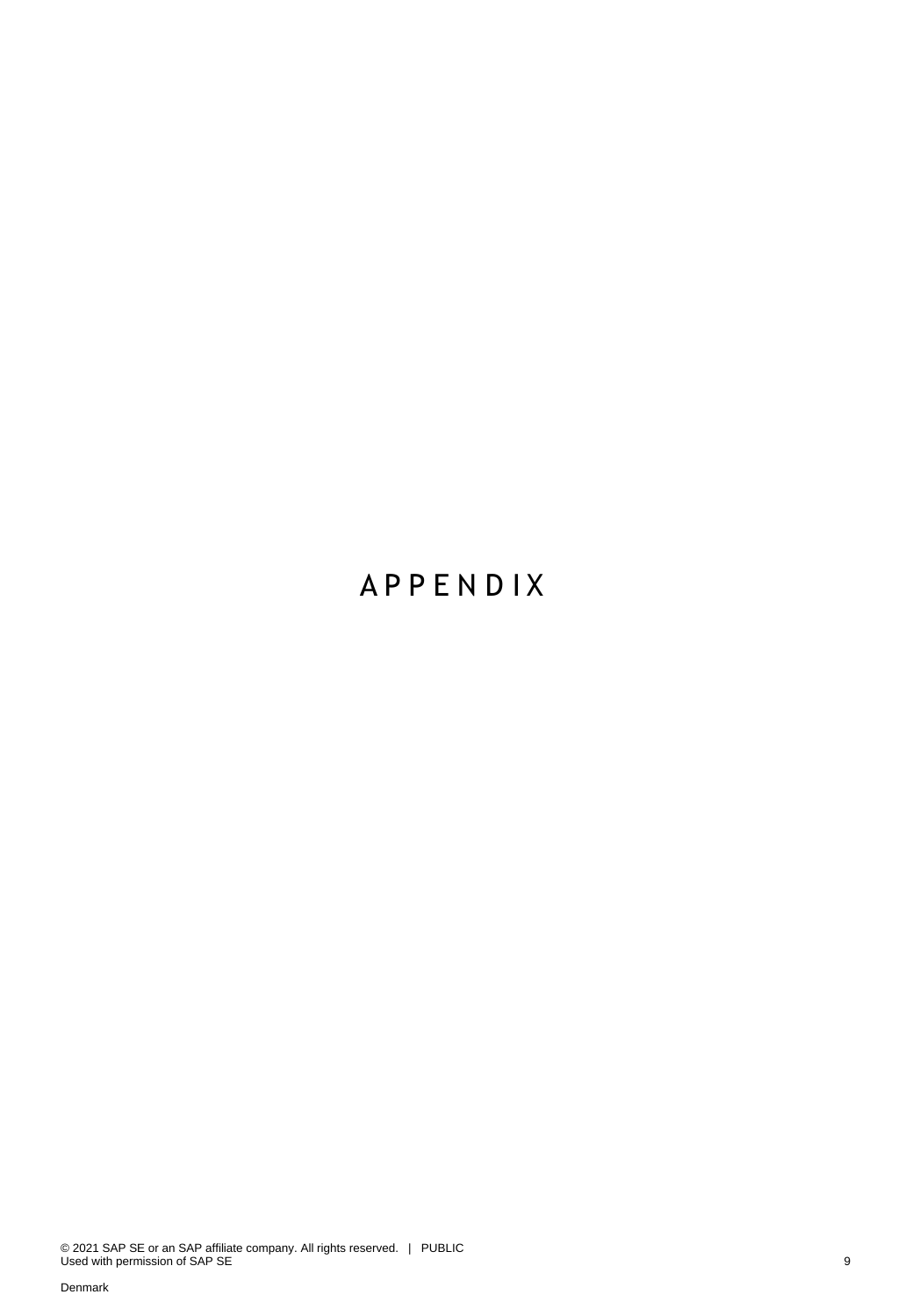### <span id="page-9-0"></span>**Instructions for Applicants**

For First Advantage successfully process your Government Identity Verification, we'll need a colour image of your

ID. The requirements are:

- A good quality image 300 dpi (scanning) or 5 megapixels (camera/smartphone) is suggested as a minimum
- · File must be smaller than 6MB
- In JPG, PNG or PDF format
- Not be blurred, fuzzy or cropped in any way
- The document must contain your full date of birth. Month and/or year only will not be accepted
- Do not manipulate the document in any way. For example, do not make a copy of the document and then cut it into shape of an ID. This type of document will be rejected

| Country                | Passport | <b>Driving License</b><br>(front & back) | ID Card<br>(front & back) | <b>Additional ID Cards</b><br>Accepted |
|------------------------|----------|------------------------------------------|---------------------------|----------------------------------------|
| Afghanistan            | 0        |                                          |                           |                                        |
| Albania                | 0        | 0                                        | 0                         |                                        |
| Algeria                | ⊗        |                                          |                           |                                        |
| Andoma                 | 0        | ÷.                                       |                           |                                        |
| Angola                 | 0        | $\overline{\phantom{a}}$                 | $\overline{\phantom{0}}$  |                                        |
| Anguilla               | ⊗        |                                          | $\overline{\phantom{0}}$  |                                        |
| Antigua and Barbuda    | ⊗        | $\sim$                                   | $\sim$                    |                                        |
| Argentina              | 0        | 0                                        | 0                         | -                                      |
| Armenia                | ⊗        |                                          |                           |                                        |
| Australia              | 0        | 0                                        | 0                         |                                        |
| Austria                | ⊗        | 0                                        | 0                         | $\overline{\phantom{a}}$               |
| Azerbaijan             | 0        |                                          | $\frac{1}{2}$             |                                        |
| Bahamas                | ⊗        | $\overline{\phantom{a}}$                 | $\overline{\phantom{a}}$  |                                        |
| Bahrain                | 0        | 0                                        |                           |                                        |
| Bangladesh             | ⊗        | 0                                        | ⊗                         | $\overline{\phantom{a}}$               |
| Barbados               | 0        | 0                                        | 0                         |                                        |
| Belarus                | ⊗        | 0                                        | $\overline{\phantom{0}}$  |                                        |
| Belgium                | ⊗        | 0                                        | 0                         |                                        |
| Belize                 | ⊗        | $\overline{\phantom{a}}$                 | $\overline{\phantom{a}}$  |                                        |
| Benin                  | 0        |                                          |                           |                                        |
| Bermuda                | 0        | $\overline{\phantom{a}}$                 | $\sim$                    |                                        |
| Bhutan                 | ⊗        | $\hspace{1.0cm} \rule{1.5cm}{0.15cm}$    | $\overline{\phantom{a}}$  |                                        |
| Bolivia                | ⊗        |                                          | 0                         |                                        |
| Bosnia and Herzegovina | 0        |                                          | ⊗                         | Electronic ID                          |
| Botswana               | ⊗        | 0                                        | ⊗                         |                                        |
| Brazil                 | 0        | ø                                        | 0                         | Resident Permit Card<br>(RNE)          |

© 2021 SAP SE or an SAP affiliate company. All rights reserved. | PUBLIC Used with permission of SAP SE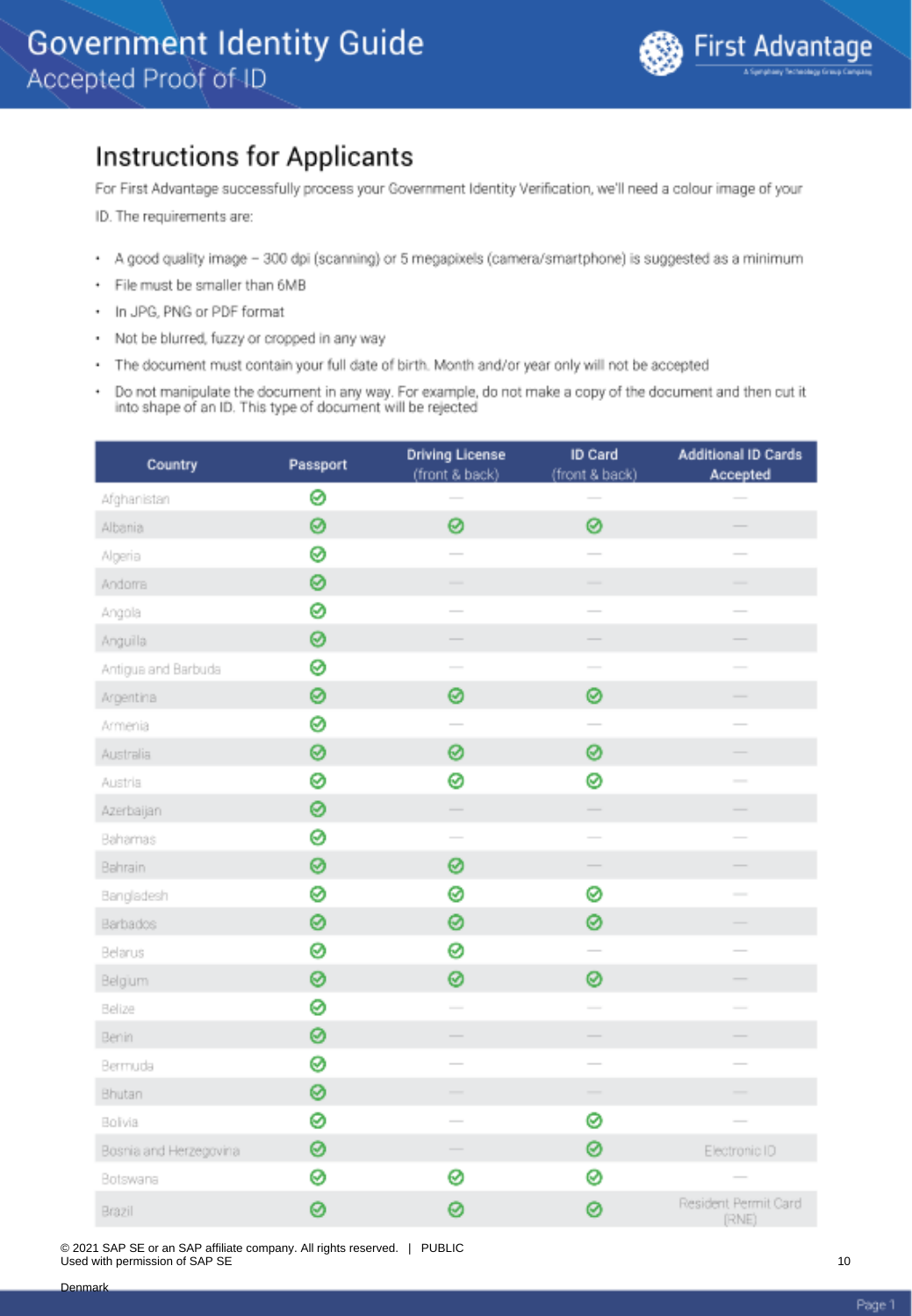

| Country                                | Passport | <b>Driving License</b><br>(front & back)                                                                                                                                                                                                                                                                                                                                                                                                                                   | ID Card<br>(front & back)         | <b>Additional ID Cards</b><br>Accepted |
|----------------------------------------|----------|----------------------------------------------------------------------------------------------------------------------------------------------------------------------------------------------------------------------------------------------------------------------------------------------------------------------------------------------------------------------------------------------------------------------------------------------------------------------------|-----------------------------------|----------------------------------------|
| Brunei Darussalam                      | 0        | ⊗                                                                                                                                                                                                                                                                                                                                                                                                                                                                          |                                   |                                        |
| Burkina Faso                           | ⊗        | $\overline{\phantom{a}}$                                                                                                                                                                                                                                                                                                                                                                                                                                                   | $\overline{\phantom{a}}$          | $\overline{\phantom{a}}$               |
| Burundi                                | ø        |                                                                                                                                                                                                                                                                                                                                                                                                                                                                            |                                   |                                        |
| Cambodia                               | 0        |                                                                                                                                                                                                                                                                                                                                                                                                                                                                            | -                                 |                                        |
| Cameroon                               | 0        | ⊗                                                                                                                                                                                                                                                                                                                                                                                                                                                                          | 0                                 | $\frac{1}{2}$                          |
| Canada                                 | 0        | 0                                                                                                                                                                                                                                                                                                                                                                                                                                                                          | 0                                 | Citizenship Certificate                |
| Cape Verde                             | 0        |                                                                                                                                                                                                                                                                                                                                                                                                                                                                            |                                   |                                        |
| Cayman Islands                         | 0        |                                                                                                                                                                                                                                                                                                                                                                                                                                                                            |                                   |                                        |
| Chad                                   | 0        | $\frac{1}{2} \left( \frac{1}{2} \right) \left( \frac{1}{2} \right) \left( \frac{1}{2} \right) \left( \frac{1}{2} \right) \left( \frac{1}{2} \right) \left( \frac{1}{2} \right) \left( \frac{1}{2} \right) \left( \frac{1}{2} \right) \left( \frac{1}{2} \right) \left( \frac{1}{2} \right) \left( \frac{1}{2} \right) \left( \frac{1}{2} \right) \left( \frac{1}{2} \right) \left( \frac{1}{2} \right) \left( \frac{1}{2} \right) \left( \frac{1}{2} \right) \left( \frac$ | $\sim$                            |                                        |
| Chile                                  | 0        | 0                                                                                                                                                                                                                                                                                                                                                                                                                                                                          | 0                                 |                                        |
| China                                  | 0        |                                                                                                                                                                                                                                                                                                                                                                                                                                                                            |                                   | $\overline{\phantom{a}}$               |
| Colombia                               | 0        | 0                                                                                                                                                                                                                                                                                                                                                                                                                                                                          | ⊗                                 |                                        |
| Comoros                                | 0        |                                                                                                                                                                                                                                                                                                                                                                                                                                                                            | $\sim$                            |                                        |
| Congo, Democratic Re-<br>public of the | 0        |                                                                                                                                                                                                                                                                                                                                                                                                                                                                            |                                   |                                        |
| Costa Rica                             | ø        | 0                                                                                                                                                                                                                                                                                                                                                                                                                                                                          | 0                                 |                                        |
| Cote d'Ivoire                          | 0        |                                                                                                                                                                                                                                                                                                                                                                                                                                                                            |                                   |                                        |
| Croatia                                | 0        | ⊗                                                                                                                                                                                                                                                                                                                                                                                                                                                                          | 0                                 | $\sim$                                 |
| Cuba                                   | 0        | -                                                                                                                                                                                                                                                                                                                                                                                                                                                                          |                                   |                                        |
| Cyprus                                 | 0        | $\sim$                                                                                                                                                                                                                                                                                                                                                                                                                                                                     | 0                                 | $\sim$                                 |
| Czech Republic                         | ⊗        | ⊗                                                                                                                                                                                                                                                                                                                                                                                                                                                                          | ⊗                                 |                                        |
| Denmark                                | ⊗        | ⊗                                                                                                                                                                                                                                                                                                                                                                                                                                                                          | 0                                 | $\frac{1}{2}$                          |
| Djibouti                               | 0        |                                                                                                                                                                                                                                                                                                                                                                                                                                                                            |                                   |                                        |
| Dominica                               | 0        |                                                                                                                                                                                                                                                                                                                                                                                                                                                                            | $\frac{1}{2}$                     | $\frac{1}{2}$                          |
| Dominican Republic                     | ⊗        |                                                                                                                                                                                                                                                                                                                                                                                                                                                                            | ⊗                                 | $\overline{\phantom{a}}$               |
| Ecuador                                | ø        | ⊗                                                                                                                                                                                                                                                                                                                                                                                                                                                                          | 0                                 |                                        |
| Egypt                                  | ⊗        |                                                                                                                                                                                                                                                                                                                                                                                                                                                                            |                                   |                                        |
| El Salvador                            | ⊗        | ⊗                                                                                                                                                                                                                                                                                                                                                                                                                                                                          | ๏                                 |                                        |
| Equatorial Guinea                      | ⊗        | $\overline{\phantom{a}}$                                                                                                                                                                                                                                                                                                                                                                                                                                                   | $\frac{1}{2}$                     | $\frac{1}{2}$                          |
| Estonia                                | ⊗        | ⊗                                                                                                                                                                                                                                                                                                                                                                                                                                                                          | 0                                 | $\sim$                                 |
| Ethiopia                               | 0        |                                                                                                                                                                                                                                                                                                                                                                                                                                                                            | $\hspace{1.5cm} \overbrace{ }^{}$ |                                        |
| Fiji                                   | ⊗        | $\overline{\phantom{a}}$                                                                                                                                                                                                                                                                                                                                                                                                                                                   | $\overline{\phantom{a}}$          |                                        |
| Finland                                | 0        | ⊗                                                                                                                                                                                                                                                                                                                                                                                                                                                                          | 0                                 | Minor's ID                             |
| France                                 | 0        | ⊗                                                                                                                                                                                                                                                                                                                                                                                                                                                                          | 0                                 | $\overline{\phantom{a}}$               |
| Gabon                                  | 0        | $\overline{\phantom{a}}$                                                                                                                                                                                                                                                                                                                                                                                                                                                   | $\frac{1}{2}$                     |                                        |
| Gambia                                 | 0        | $\frac{1}{2} \left( \frac{1}{2} \right)^2 + \frac{1}{2} \left( \frac{1}{2} \right)^2 + \frac{1}{2} \left( \frac{1}{2} \right)^2 + \frac{1}{2} \left( \frac{1}{2} \right)^2 + \frac{1}{2} \left( \frac{1}{2} \right)^2 + \frac{1}{2} \left( \frac{1}{2} \right)^2 + \frac{1}{2} \left( \frac{1}{2} \right)^2 + \frac{1}{2} \left( \frac{1}{2} \right)^2 + \frac{1}{2} \left( \frac{1}{2} \right)^2 + \frac{1}{2} \left( \frac{1}{2} \right)^2 +$                            | $\sim$                            | $\frac{1}{2}$                          |
| Georgia                                | 0        | ⊗                                                                                                                                                                                                                                                                                                                                                                                                                                                                          | 0                                 |                                        |
| Germany                                | Ø        | Ø                                                                                                                                                                                                                                                                                                                                                                                                                                                                          | Ø                                 |                                        |

© 2021 SAP SE or an SAP affiliate company. All rights reserved. | PUBLIC Used with permission of SAP SE

Page 2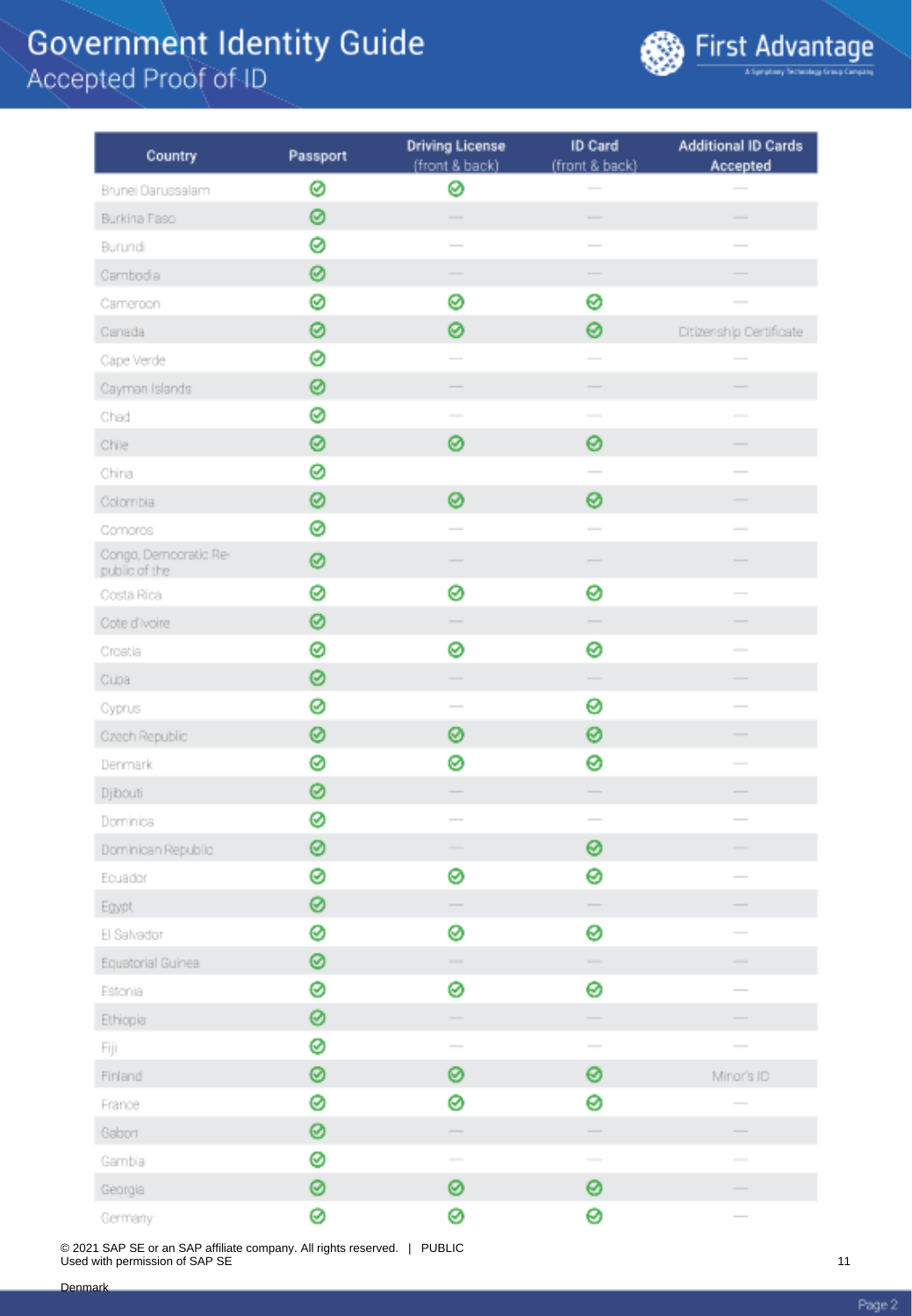

| Country                                | Passport | <b>Driving License</b><br>(front & back) | ID Card<br>(front & back)                                                                                                                                                                                                                                                                                                                                                                                                                                                  | <b>Additional ID Cards</b><br>Accepted |
|----------------------------------------|----------|------------------------------------------|----------------------------------------------------------------------------------------------------------------------------------------------------------------------------------------------------------------------------------------------------------------------------------------------------------------------------------------------------------------------------------------------------------------------------------------------------------------------------|----------------------------------------|
| Ghana                                  | 0        | ⊗                                        | ⊗                                                                                                                                                                                                                                                                                                                                                                                                                                                                          |                                        |
| Gibraltar                              | 0        | $\sim$                                   | $\overline{\phantom{a}}$                                                                                                                                                                                                                                                                                                                                                                                                                                                   |                                        |
| Greece                                 | 0        | 0                                        | 0                                                                                                                                                                                                                                                                                                                                                                                                                                                                          |                                        |
| Grenada                                | 0        |                                          | $\overline{\phantom{a}}$                                                                                                                                                                                                                                                                                                                                                                                                                                                   |                                        |
| Guatemala                              | ◎        | ⊗                                        | 0                                                                                                                                                                                                                                                                                                                                                                                                                                                                          |                                        |
| Guernsey                               | ø        |                                          | $\overline{\phantom{a}}$                                                                                                                                                                                                                                                                                                                                                                                                                                                   |                                        |
| Guinea                                 | ⊗        |                                          | $\overline{\phantom{0}}$                                                                                                                                                                                                                                                                                                                                                                                                                                                   |                                        |
| Guinea Bissau                          | 0        |                                          |                                                                                                                                                                                                                                                                                                                                                                                                                                                                            |                                        |
| Guyana                                 | ⊗        | $\overline{\phantom{a}}$                 | $\frac{1}{2} \left( \frac{1}{2} \right) \left( \frac{1}{2} \right) \left( \frac{1}{2} \right) \left( \frac{1}{2} \right) \left( \frac{1}{2} \right) \left( \frac{1}{2} \right) \left( \frac{1}{2} \right) \left( \frac{1}{2} \right) \left( \frac{1}{2} \right) \left( \frac{1}{2} \right) \left( \frac{1}{2} \right) \left( \frac{1}{2} \right) \left( \frac{1}{2} \right) \left( \frac{1}{2} \right) \left( \frac{1}{2} \right) \left( \frac{1}{2} \right) \left( \frac$ | -                                      |
| Haiti                                  | ⊗        | ⊗                                        | $\overline{\phantom{a}}$                                                                                                                                                                                                                                                                                                                                                                                                                                                   | $\overline{\phantom{a}}$               |
| Honduras                               | 0        | ⊗                                        | 0                                                                                                                                                                                                                                                                                                                                                                                                                                                                          | -                                      |
| Hong Kong                              | 0        |                                          | ⊗                                                                                                                                                                                                                                                                                                                                                                                                                                                                          |                                        |
| Hungary                                | 0        | ⊗                                        | 0                                                                                                                                                                                                                                                                                                                                                                                                                                                                          |                                        |
| loeland                                | 0        | ⊗                                        |                                                                                                                                                                                                                                                                                                                                                                                                                                                                            | $\frac{1}{2}$                          |
| India                                  | 0        | ⊗                                        | 0                                                                                                                                                                                                                                                                                                                                                                                                                                                                          | <b>PAN Card</b>                        |
| Indonesia                              | 0        | ⊗                                        | 0                                                                                                                                                                                                                                                                                                                                                                                                                                                                          | $\overline{\phantom{a}}$               |
| Iran, Islamic Republic of              | ◎        | Ξ                                        |                                                                                                                                                                                                                                                                                                                                                                                                                                                                            |                                        |
| Iraq                                   | ⊗        | $\sim$                                   | $\overline{\phantom{0}}$                                                                                                                                                                                                                                                                                                                                                                                                                                                   |                                        |
| Ireland                                | 0        | ⊗                                        | 0                                                                                                                                                                                                                                                                                                                                                                                                                                                                          | -                                      |
| Isle of Man                            | ⊗        | 0                                        |                                                                                                                                                                                                                                                                                                                                                                                                                                                                            |                                        |
| Israel                                 | ⊗        | ⊗                                        |                                                                                                                                                                                                                                                                                                                                                                                                                                                                            | -                                      |
| Italy                                  | 0        | ⊗                                        | 0                                                                                                                                                                                                                                                                                                                                                                                                                                                                          |                                        |
| Jamaica                                | 0        | ⊗                                        | 0                                                                                                                                                                                                                                                                                                                                                                                                                                                                          |                                        |
| Japan                                  | ⊗        | ⊗                                        |                                                                                                                                                                                                                                                                                                                                                                                                                                                                            |                                        |
| Jersey                                 | ◎        |                                          |                                                                                                                                                                                                                                                                                                                                                                                                                                                                            |                                        |
| Jordan                                 | 0        |                                          |                                                                                                                                                                                                                                                                                                                                                                                                                                                                            |                                        |
| Kazakhstan                             | ◎        | $\overline{\phantom{a}}$                 | ◎                                                                                                                                                                                                                                                                                                                                                                                                                                                                          | $\overline{\phantom{a}}$               |
| Kenya                                  | 0        | $\sim$                                   | 0                                                                                                                                                                                                                                                                                                                                                                                                                                                                          | $\overline{\phantom{a}}$               |
| Kosovo                                 | ⊗        |                                          |                                                                                                                                                                                                                                                                                                                                                                                                                                                                            |                                        |
| Kuwait                                 | ⊗        | ⊗                                        |                                                                                                                                                                                                                                                                                                                                                                                                                                                                            |                                        |
| Kyrgyzstan                             | ⊗        |                                          | $\overline{\phantom{a}}$                                                                                                                                                                                                                                                                                                                                                                                                                                                   | -                                      |
| Lao, Peoples Democratic<br>Republic of | 0        |                                          | $\qquad \qquad$                                                                                                                                                                                                                                                                                                                                                                                                                                                            |                                        |
| Latvia                                 | 0        | 0                                        | 0                                                                                                                                                                                                                                                                                                                                                                                                                                                                          |                                        |
| Lebanon                                | 0        |                                          |                                                                                                                                                                                                                                                                                                                                                                                                                                                                            |                                        |
| Lesotho                                | ◎        |                                          | -                                                                                                                                                                                                                                                                                                                                                                                                                                                                          |                                        |
| Liberia                                | ⊗        | $\sim$                                   | $\sim$                                                                                                                                                                                                                                                                                                                                                                                                                                                                     |                                        |
| Libyan Arab Jamahiriya                 | ◎        | $\frac{1}{2}$                            | $\qquad \qquad$                                                                                                                                                                                                                                                                                                                                                                                                                                                            | $\hspace{1.0cm} \overbrace{ }^{}$      |

© 2021 SAP SE or an SAP affiliate company. All rights reserved. | PUBLIC Used with permission of SAP SE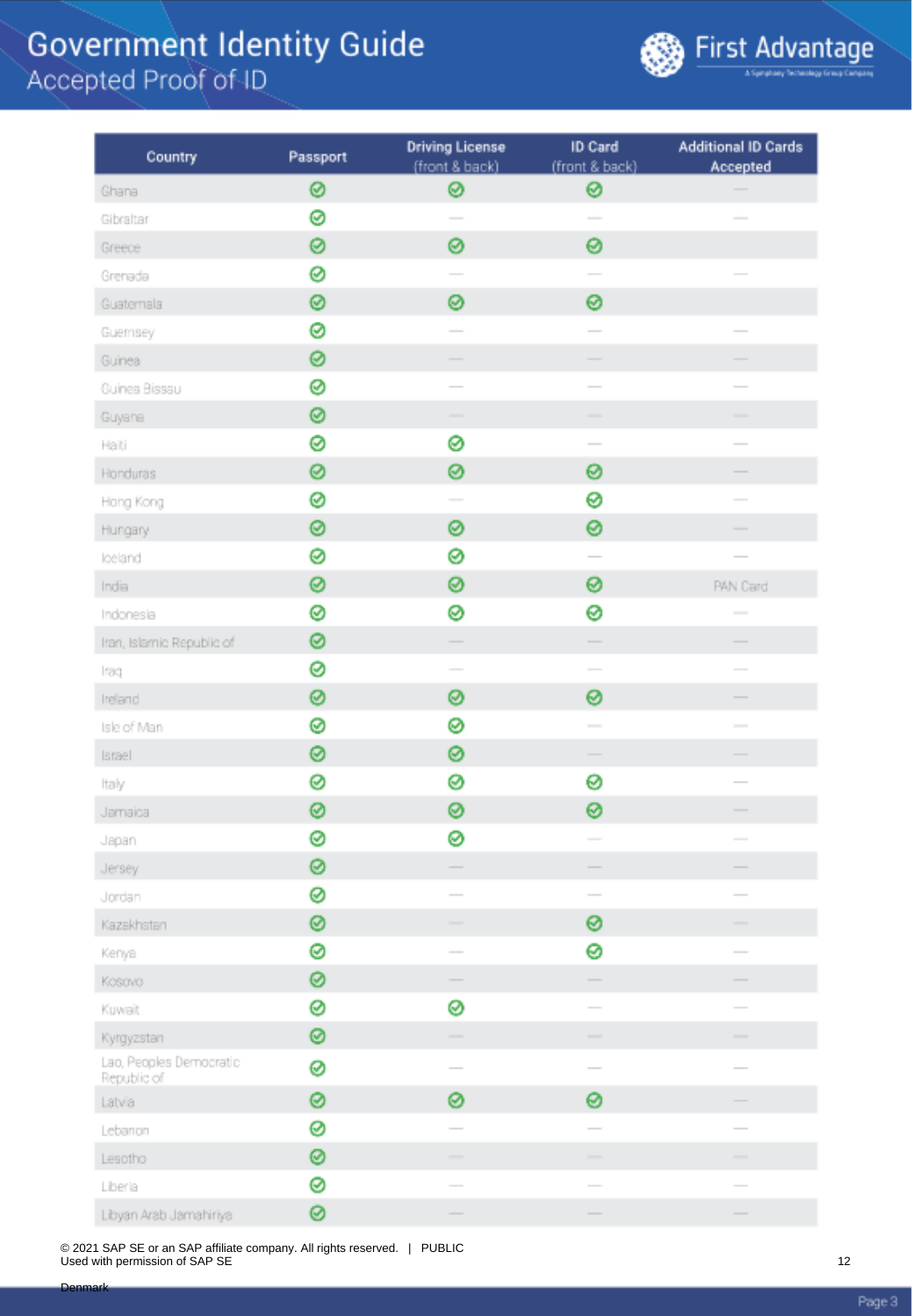

| Country                                      | Passport | <b>Driving License</b><br>(front & back)                                                                                                                                                                                                                                                                                                                                                                                                                                   | ID Card<br>(front & back)                                                                      | <b>Additional ID Cards</b><br>Accepted                                                                                                                                                                                                                                                                                                                                                                                                                                     |
|----------------------------------------------|----------|----------------------------------------------------------------------------------------------------------------------------------------------------------------------------------------------------------------------------------------------------------------------------------------------------------------------------------------------------------------------------------------------------------------------------------------------------------------------------|------------------------------------------------------------------------------------------------|----------------------------------------------------------------------------------------------------------------------------------------------------------------------------------------------------------------------------------------------------------------------------------------------------------------------------------------------------------------------------------------------------------------------------------------------------------------------------|
| Liechtenstein                                | 0        | ⊗                                                                                                                                                                                                                                                                                                                                                                                                                                                                          | ⊗                                                                                              |                                                                                                                                                                                                                                                                                                                                                                                                                                                                            |
| Lithuania                                    | 0        | ⊗                                                                                                                                                                                                                                                                                                                                                                                                                                                                          | $\sim$                                                                                         | $\frac{1}{2} \left( \frac{1}{2} \right) \left( \frac{1}{2} \right) \left( \frac{1}{2} \right) \left( \frac{1}{2} \right) \left( \frac{1}{2} \right) \left( \frac{1}{2} \right) \left( \frac{1}{2} \right) \left( \frac{1}{2} \right) \left( \frac{1}{2} \right) \left( \frac{1}{2} \right) \left( \frac{1}{2} \right) \left( \frac{1}{2} \right) \left( \frac{1}{2} \right) \left( \frac{1}{2} \right) \left( \frac{1}{2} \right) \left( \frac{1}{2} \right) \left( \frac$ |
| Luxembourg                                   | ø        | ⊗                                                                                                                                                                                                                                                                                                                                                                                                                                                                          | 0                                                                                              |                                                                                                                                                                                                                                                                                                                                                                                                                                                                            |
| Macao                                        | 0        |                                                                                                                                                                                                                                                                                                                                                                                                                                                                            |                                                                                                |                                                                                                                                                                                                                                                                                                                                                                                                                                                                            |
| Macedonia The former<br>Yugoslav Republic of | 0        | 0                                                                                                                                                                                                                                                                                                                                                                                                                                                                          | 0                                                                                              |                                                                                                                                                                                                                                                                                                                                                                                                                                                                            |
| Madagascar                                   | ⊗        |                                                                                                                                                                                                                                                                                                                                                                                                                                                                            |                                                                                                |                                                                                                                                                                                                                                                                                                                                                                                                                                                                            |
| Malawi                                       | ø        |                                                                                                                                                                                                                                                                                                                                                                                                                                                                            |                                                                                                |                                                                                                                                                                                                                                                                                                                                                                                                                                                                            |
| Malaysia                                     | 0        | ⊗                                                                                                                                                                                                                                                                                                                                                                                                                                                                          | 0                                                                                              | Resident Permit ID                                                                                                                                                                                                                                                                                                                                                                                                                                                         |
| Maldives                                     | ⊗        |                                                                                                                                                                                                                                                                                                                                                                                                                                                                            | $\sim$                                                                                         |                                                                                                                                                                                                                                                                                                                                                                                                                                                                            |
| Mali                                         | ⊗        | $\frac{1}{2} \left( \frac{1}{2} \right) \left( \frac{1}{2} \right) \left( \frac{1}{2} \right) \left( \frac{1}{2} \right) \left( \frac{1}{2} \right) \left( \frac{1}{2} \right) \left( \frac{1}{2} \right) \left( \frac{1}{2} \right) \left( \frac{1}{2} \right) \left( \frac{1}{2} \right) \left( \frac{1}{2} \right) \left( \frac{1}{2} \right) \left( \frac{1}{2} \right) \left( \frac{1}{2} \right) \left( \frac{1}{2} \right) \left( \frac{1}{2} \right) \left( \frac$ | $\overline{\phantom{a}}$                                                                       | $\overline{\phantom{a}}$                                                                                                                                                                                                                                                                                                                                                                                                                                                   |
| Malta                                        | 0        | ⊗                                                                                                                                                                                                                                                                                                                                                                                                                                                                          | 0                                                                                              | $\frac{1}{2} \left( \frac{1}{2} \right) \left( \frac{1}{2} \right) \left( \frac{1}{2} \right) \left( \frac{1}{2} \right) \left( \frac{1}{2} \right) \left( \frac{1}{2} \right) \left( \frac{1}{2} \right) \left( \frac{1}{2} \right) \left( \frac{1}{2} \right) \left( \frac{1}{2} \right) \left( \frac{1}{2} \right) \left( \frac{1}{2} \right) \left( \frac{1}{2} \right) \left( \frac{1}{2} \right) \left( \frac{1}{2} \right) \left( \frac{1}{2} \right) \left( \frac$ |
| Marshall Islands                             | 0        |                                                                                                                                                                                                                                                                                                                                                                                                                                                                            |                                                                                                |                                                                                                                                                                                                                                                                                                                                                                                                                                                                            |
| Mauritania                                   | 0        | $\sim$                                                                                                                                                                                                                                                                                                                                                                                                                                                                     | $\sim$                                                                                         | $\overline{\phantom{0}}$                                                                                                                                                                                                                                                                                                                                                                                                                                                   |
| Mauritius                                    | 0        |                                                                                                                                                                                                                                                                                                                                                                                                                                                                            |                                                                                                |                                                                                                                                                                                                                                                                                                                                                                                                                                                                            |
| Mexico                                       | 0        | ⊗                                                                                                                                                                                                                                                                                                                                                                                                                                                                          | 0                                                                                              |                                                                                                                                                                                                                                                                                                                                                                                                                                                                            |
| Micronesia Federated<br>States of            | 0        |                                                                                                                                                                                                                                                                                                                                                                                                                                                                            |                                                                                                |                                                                                                                                                                                                                                                                                                                                                                                                                                                                            |
| Moldova Republic of                          | 0        | ⊗                                                                                                                                                                                                                                                                                                                                                                                                                                                                          | ⊗                                                                                              | $\frac{1}{2}$                                                                                                                                                                                                                                                                                                                                                                                                                                                              |
| Monado                                       | 0        |                                                                                                                                                                                                                                                                                                                                                                                                                                                                            | -                                                                                              |                                                                                                                                                                                                                                                                                                                                                                                                                                                                            |
| Mongolia                                     | 0        |                                                                                                                                                                                                                                                                                                                                                                                                                                                                            | $\overline{\phantom{a}}$                                                                       |                                                                                                                                                                                                                                                                                                                                                                                                                                                                            |
| Montenegro                                   | 0        | ⊗                                                                                                                                                                                                                                                                                                                                                                                                                                                                          | 0                                                                                              |                                                                                                                                                                                                                                                                                                                                                                                                                                                                            |
| Montserrat                                   | 0        | $\sim$                                                                                                                                                                                                                                                                                                                                                                                                                                                                     | $\sim$                                                                                         | $\sim$                                                                                                                                                                                                                                                                                                                                                                                                                                                                     |
| Morocco                                      | ◎        |                                                                                                                                                                                                                                                                                                                                                                                                                                                                            | 0                                                                                              |                                                                                                                                                                                                                                                                                                                                                                                                                                                                            |
| Mozambique                                   | ⊗        |                                                                                                                                                                                                                                                                                                                                                                                                                                                                            | $\sim$                                                                                         | $\overline{\phantom{a}}$                                                                                                                                                                                                                                                                                                                                                                                                                                                   |
| Myanmar                                      | 0        |                                                                                                                                                                                                                                                                                                                                                                                                                                                                            |                                                                                                |                                                                                                                                                                                                                                                                                                                                                                                                                                                                            |
| Namibia                                      | ⊗        |                                                                                                                                                                                                                                                                                                                                                                                                                                                                            | $\frac{1}{2} \left( \frac{1}{2} \right) \left( \frac{1}{2} \right) \left( \frac{1}{2} \right)$ |                                                                                                                                                                                                                                                                                                                                                                                                                                                                            |
| Nepal                                        | ⊗        | ⊗                                                                                                                                                                                                                                                                                                                                                                                                                                                                          | 0                                                                                              |                                                                                                                                                                                                                                                                                                                                                                                                                                                                            |
| New Zealand                                  | 0        | ⊗                                                                                                                                                                                                                                                                                                                                                                                                                                                                          |                                                                                                |                                                                                                                                                                                                                                                                                                                                                                                                                                                                            |
| Nicaragua                                    | ⊗        |                                                                                                                                                                                                                                                                                                                                                                                                                                                                            | ⊗                                                                                              |                                                                                                                                                                                                                                                                                                                                                                                                                                                                            |
| Niger                                        | 0        | $\sim$                                                                                                                                                                                                                                                                                                                                                                                                                                                                     | $\sim$                                                                                         |                                                                                                                                                                                                                                                                                                                                                                                                                                                                            |
| Nigeria                                      | 0        | ⊗                                                                                                                                                                                                                                                                                                                                                                                                                                                                          | 0                                                                                              |                                                                                                                                                                                                                                                                                                                                                                                                                                                                            |
| Norway                                       | 0        | ⊗                                                                                                                                                                                                                                                                                                                                                                                                                                                                          | $\overline{\phantom{a}}$                                                                       |                                                                                                                                                                                                                                                                                                                                                                                                                                                                            |
| Oman                                         | ⊗        | ⊗                                                                                                                                                                                                                                                                                                                                                                                                                                                                          | 0                                                                                              | $\overline{\phantom{a}}$                                                                                                                                                                                                                                                                                                                                                                                                                                                   |
| Pakistan                                     | 0        |                                                                                                                                                                                                                                                                                                                                                                                                                                                                            | 0                                                                                              |                                                                                                                                                                                                                                                                                                                                                                                                                                                                            |
| Palau                                        | 0        |                                                                                                                                                                                                                                                                                                                                                                                                                                                                            |                                                                                                |                                                                                                                                                                                                                                                                                                                                                                                                                                                                            |
| Palestinian Occupied<br>Territory            | 0        |                                                                                                                                                                                                                                                                                                                                                                                                                                                                            | $\overline{\phantom{a}}$                                                                       |                                                                                                                                                                                                                                                                                                                                                                                                                                                                            |
| Panama                                       | 0        |                                                                                                                                                                                                                                                                                                                                                                                                                                                                            | 0                                                                                              |                                                                                                                                                                                                                                                                                                                                                                                                                                                                            |
| Papua New Guinea                             | ⊗        | $\frac{1}{2} \left( \frac{1}{2} \right) \left( \frac{1}{2} \right) \left( \frac{1}{2} \right) \left( \frac{1}{2} \right) \left( \frac{1}{2} \right) \left( \frac{1}{2} \right) \left( \frac{1}{2} \right) \left( \frac{1}{2} \right) \left( \frac{1}{2} \right) \left( \frac{1}{2} \right) \left( \frac{1}{2} \right) \left( \frac{1}{2} \right) \left( \frac{1}{2} \right) \left( \frac{1}{2} \right) \left( \frac{1}{2} \right) \left( \frac{1}{2} \right) \left( \frac$ |                                                                                                | $\overline{\phantom{a}}$                                                                                                                                                                                                                                                                                                                                                                                                                                                   |

© 2021 SAP SE or an SAP affiliate company. All rights reserved. | PUBLIC Used with permission of SAP SE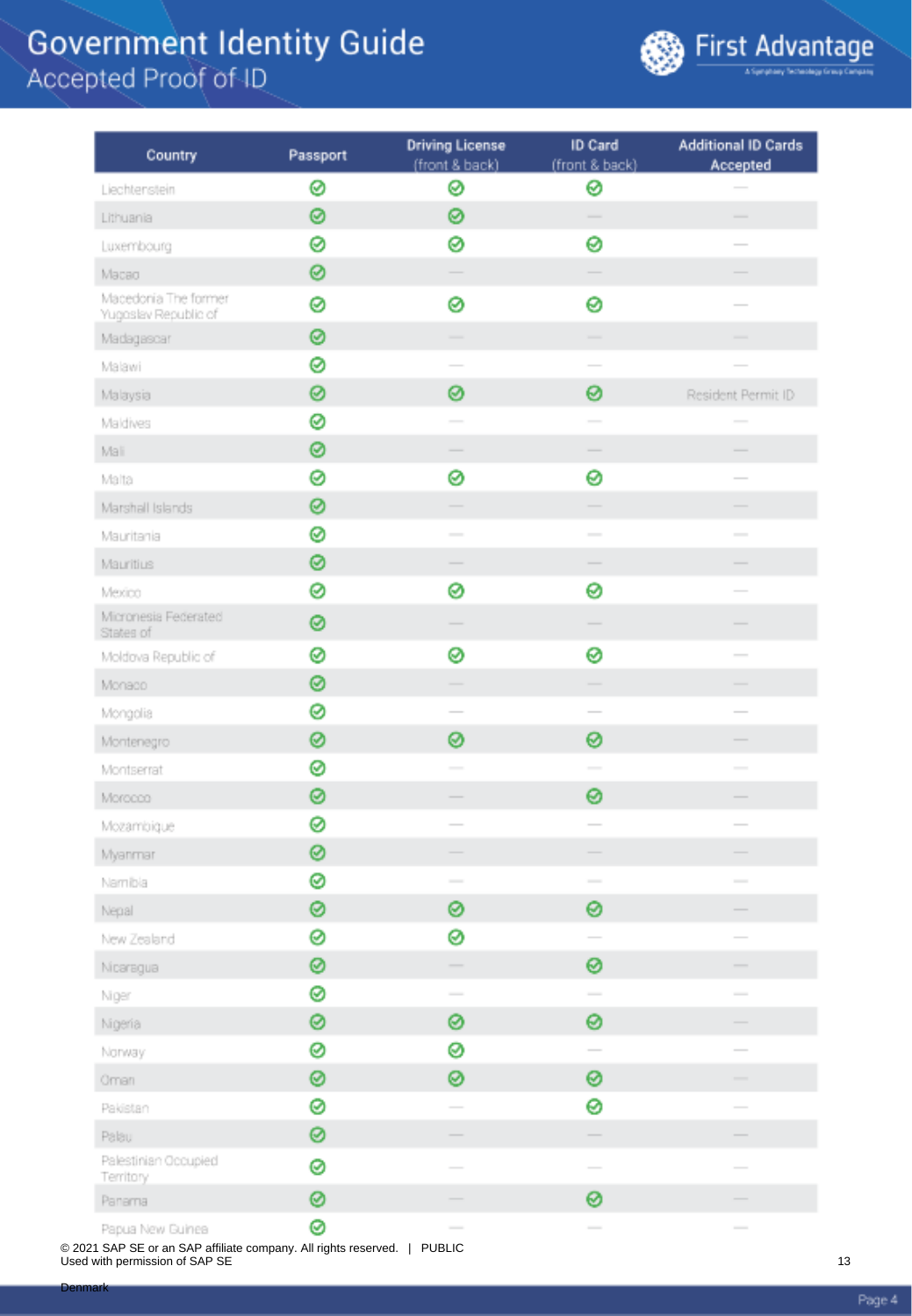

| Country                                      | Passport | <b>Driving License</b><br>(front & back)                                                                                                                                                                                                                                                                                                                                                                                                                                   | ID Card<br>(front & back)                                                                      | <b>Additional ID Cards</b><br>Accepted                                                                                                                                                                                                                                                                                                                                                                                                                                     |
|----------------------------------------------|----------|----------------------------------------------------------------------------------------------------------------------------------------------------------------------------------------------------------------------------------------------------------------------------------------------------------------------------------------------------------------------------------------------------------------------------------------------------------------------------|------------------------------------------------------------------------------------------------|----------------------------------------------------------------------------------------------------------------------------------------------------------------------------------------------------------------------------------------------------------------------------------------------------------------------------------------------------------------------------------------------------------------------------------------------------------------------------|
| Liechtenstein                                | 0        | ⊗                                                                                                                                                                                                                                                                                                                                                                                                                                                                          | ⊗                                                                                              |                                                                                                                                                                                                                                                                                                                                                                                                                                                                            |
| Lithuania                                    | 0        | ⊗                                                                                                                                                                                                                                                                                                                                                                                                                                                                          | $\sim$                                                                                         | $\frac{1}{2} \left( \frac{1}{2} \right) \left( \frac{1}{2} \right) \left( \frac{1}{2} \right) \left( \frac{1}{2} \right) \left( \frac{1}{2} \right) \left( \frac{1}{2} \right) \left( \frac{1}{2} \right) \left( \frac{1}{2} \right) \left( \frac{1}{2} \right) \left( \frac{1}{2} \right) \left( \frac{1}{2} \right) \left( \frac{1}{2} \right) \left( \frac{1}{2} \right) \left( \frac{1}{2} \right) \left( \frac{1}{2} \right) \left( \frac{1}{2} \right) \left( \frac$ |
| Luxembourg                                   | ø        | ⊗                                                                                                                                                                                                                                                                                                                                                                                                                                                                          | 0                                                                                              |                                                                                                                                                                                                                                                                                                                                                                                                                                                                            |
| Macao                                        | 0        |                                                                                                                                                                                                                                                                                                                                                                                                                                                                            |                                                                                                |                                                                                                                                                                                                                                                                                                                                                                                                                                                                            |
| Macedonia The former<br>Yugoslav Republic of | 0        | 0                                                                                                                                                                                                                                                                                                                                                                                                                                                                          | 0                                                                                              |                                                                                                                                                                                                                                                                                                                                                                                                                                                                            |
| Madagascar                                   | ⊗        |                                                                                                                                                                                                                                                                                                                                                                                                                                                                            |                                                                                                |                                                                                                                                                                                                                                                                                                                                                                                                                                                                            |
| Malawi                                       | 0        |                                                                                                                                                                                                                                                                                                                                                                                                                                                                            |                                                                                                |                                                                                                                                                                                                                                                                                                                                                                                                                                                                            |
| Malaysia                                     | 0        | ⊗                                                                                                                                                                                                                                                                                                                                                                                                                                                                          | 0                                                                                              | Resident Permit ID                                                                                                                                                                                                                                                                                                                                                                                                                                                         |
| Maldives                                     | ⊗        |                                                                                                                                                                                                                                                                                                                                                                                                                                                                            | $\sim$                                                                                         |                                                                                                                                                                                                                                                                                                                                                                                                                                                                            |
| Mali                                         | ⊗        | $\frac{1}{2} \left( \frac{1}{2} \right) \left( \frac{1}{2} \right) \left( \frac{1}{2} \right) \left( \frac{1}{2} \right) \left( \frac{1}{2} \right) \left( \frac{1}{2} \right) \left( \frac{1}{2} \right) \left( \frac{1}{2} \right) \left( \frac{1}{2} \right) \left( \frac{1}{2} \right) \left( \frac{1}{2} \right) \left( \frac{1}{2} \right) \left( \frac{1}{2} \right) \left( \frac{1}{2} \right) \left( \frac{1}{2} \right) \left( \frac{1}{2} \right) \left( \frac$ | $\overline{\phantom{a}}$                                                                       | $\overline{\phantom{a}}$                                                                                                                                                                                                                                                                                                                                                                                                                                                   |
| Malta                                        | 0        | ⊗                                                                                                                                                                                                                                                                                                                                                                                                                                                                          | 0                                                                                              | $\frac{1}{2} \left( \frac{1}{2} \right) \left( \frac{1}{2} \right) \left( \frac{1}{2} \right) \left( \frac{1}{2} \right) \left( \frac{1}{2} \right) \left( \frac{1}{2} \right) \left( \frac{1}{2} \right) \left( \frac{1}{2} \right) \left( \frac{1}{2} \right) \left( \frac{1}{2} \right) \left( \frac{1}{2} \right) \left( \frac{1}{2} \right) \left( \frac{1}{2} \right) \left( \frac{1}{2} \right) \left( \frac{1}{2} \right) \left( \frac{1}{2} \right) \left( \frac$ |
| Marshall Islands                             | 0        |                                                                                                                                                                                                                                                                                                                                                                                                                                                                            |                                                                                                |                                                                                                                                                                                                                                                                                                                                                                                                                                                                            |
| Mauritania                                   | 0        | $\sim$                                                                                                                                                                                                                                                                                                                                                                                                                                                                     | $\sim$                                                                                         | $\overline{\phantom{0}}$                                                                                                                                                                                                                                                                                                                                                                                                                                                   |
| Mauritius                                    | 0        |                                                                                                                                                                                                                                                                                                                                                                                                                                                                            |                                                                                                |                                                                                                                                                                                                                                                                                                                                                                                                                                                                            |
| Mexico                                       | 0        | ⊗                                                                                                                                                                                                                                                                                                                                                                                                                                                                          | 0                                                                                              |                                                                                                                                                                                                                                                                                                                                                                                                                                                                            |
| Micronesia Federated<br>States of            | 0        |                                                                                                                                                                                                                                                                                                                                                                                                                                                                            |                                                                                                |                                                                                                                                                                                                                                                                                                                                                                                                                                                                            |
| Moldova Republic of                          | 0        | ⊗                                                                                                                                                                                                                                                                                                                                                                                                                                                                          | ⊗                                                                                              | $\frac{1}{2}$                                                                                                                                                                                                                                                                                                                                                                                                                                                              |
| Monado                                       | 0        |                                                                                                                                                                                                                                                                                                                                                                                                                                                                            | -                                                                                              |                                                                                                                                                                                                                                                                                                                                                                                                                                                                            |
| Mongolia                                     | 0        |                                                                                                                                                                                                                                                                                                                                                                                                                                                                            | $\overline{\phantom{a}}$                                                                       |                                                                                                                                                                                                                                                                                                                                                                                                                                                                            |
| Montenegro                                   | 0        | ⊗                                                                                                                                                                                                                                                                                                                                                                                                                                                                          | 0                                                                                              |                                                                                                                                                                                                                                                                                                                                                                                                                                                                            |
| Montserrat                                   | 0        | $\sim$                                                                                                                                                                                                                                                                                                                                                                                                                                                                     | $\sim$                                                                                         | $\sim$                                                                                                                                                                                                                                                                                                                                                                                                                                                                     |
| Morocco                                      | ◎        |                                                                                                                                                                                                                                                                                                                                                                                                                                                                            | 0                                                                                              |                                                                                                                                                                                                                                                                                                                                                                                                                                                                            |
| Mozambique                                   | ⊗        |                                                                                                                                                                                                                                                                                                                                                                                                                                                                            | $\sim$                                                                                         | $\overline{\phantom{a}}$                                                                                                                                                                                                                                                                                                                                                                                                                                                   |
| Myanmar                                      | 0        |                                                                                                                                                                                                                                                                                                                                                                                                                                                                            |                                                                                                |                                                                                                                                                                                                                                                                                                                                                                                                                                                                            |
| Namibia                                      | ⊗        |                                                                                                                                                                                                                                                                                                                                                                                                                                                                            | $\frac{1}{2} \left( \frac{1}{2} \right) \left( \frac{1}{2} \right) \left( \frac{1}{2} \right)$ |                                                                                                                                                                                                                                                                                                                                                                                                                                                                            |
| Nepal                                        | ⊗        | ⊗                                                                                                                                                                                                                                                                                                                                                                                                                                                                          | 0                                                                                              |                                                                                                                                                                                                                                                                                                                                                                                                                                                                            |
| New Zealand                                  | 0        | ⊗                                                                                                                                                                                                                                                                                                                                                                                                                                                                          |                                                                                                |                                                                                                                                                                                                                                                                                                                                                                                                                                                                            |
| Nicaragua                                    | ⊗        |                                                                                                                                                                                                                                                                                                                                                                                                                                                                            | ⊗                                                                                              |                                                                                                                                                                                                                                                                                                                                                                                                                                                                            |
| Niger                                        | 0        | $\sim$                                                                                                                                                                                                                                                                                                                                                                                                                                                                     | $\sim$                                                                                         |                                                                                                                                                                                                                                                                                                                                                                                                                                                                            |
| Nigeria                                      | 0        | ⊗                                                                                                                                                                                                                                                                                                                                                                                                                                                                          | 0                                                                                              |                                                                                                                                                                                                                                                                                                                                                                                                                                                                            |
| Norway                                       | 0        | ⊗                                                                                                                                                                                                                                                                                                                                                                                                                                                                          | $\overline{\phantom{a}}$                                                                       |                                                                                                                                                                                                                                                                                                                                                                                                                                                                            |
| Oman                                         | ⊗        | ⊗                                                                                                                                                                                                                                                                                                                                                                                                                                                                          | 0                                                                                              | $\overline{\phantom{a}}$                                                                                                                                                                                                                                                                                                                                                                                                                                                   |
| Pakistan                                     | 0        |                                                                                                                                                                                                                                                                                                                                                                                                                                                                            | 0                                                                                              |                                                                                                                                                                                                                                                                                                                                                                                                                                                                            |
| Palau                                        | 0        |                                                                                                                                                                                                                                                                                                                                                                                                                                                                            |                                                                                                |                                                                                                                                                                                                                                                                                                                                                                                                                                                                            |
| Palestinian Occupied<br>Territory            | 0        |                                                                                                                                                                                                                                                                                                                                                                                                                                                                            | $\overline{\phantom{a}}$                                                                       |                                                                                                                                                                                                                                                                                                                                                                                                                                                                            |
| Panama                                       | 0        |                                                                                                                                                                                                                                                                                                                                                                                                                                                                            | 0                                                                                              |                                                                                                                                                                                                                                                                                                                                                                                                                                                                            |
| Papua New Guinea                             | ⊗        | $\frac{1}{2} \left( \frac{1}{2} \right) \left( \frac{1}{2} \right) \left( \frac{1}{2} \right) \left( \frac{1}{2} \right) \left( \frac{1}{2} \right) \left( \frac{1}{2} \right) \left( \frac{1}{2} \right) \left( \frac{1}{2} \right) \left( \frac{1}{2} \right) \left( \frac{1}{2} \right) \left( \frac{1}{2} \right) \left( \frac{1}{2} \right) \left( \frac{1}{2} \right) \left( \frac{1}{2} \right) \left( \frac{1}{2} \right) \left( \frac{1}{2} \right) \left( \frac$ |                                                                                                | $\overline{\phantom{a}}$                                                                                                                                                                                                                                                                                                                                                                                                                                                   |

© 2021 SAP SE or an SAP affiliate company. All rights reserved. | PUBLIC Used with permission of SAP SE

Page 4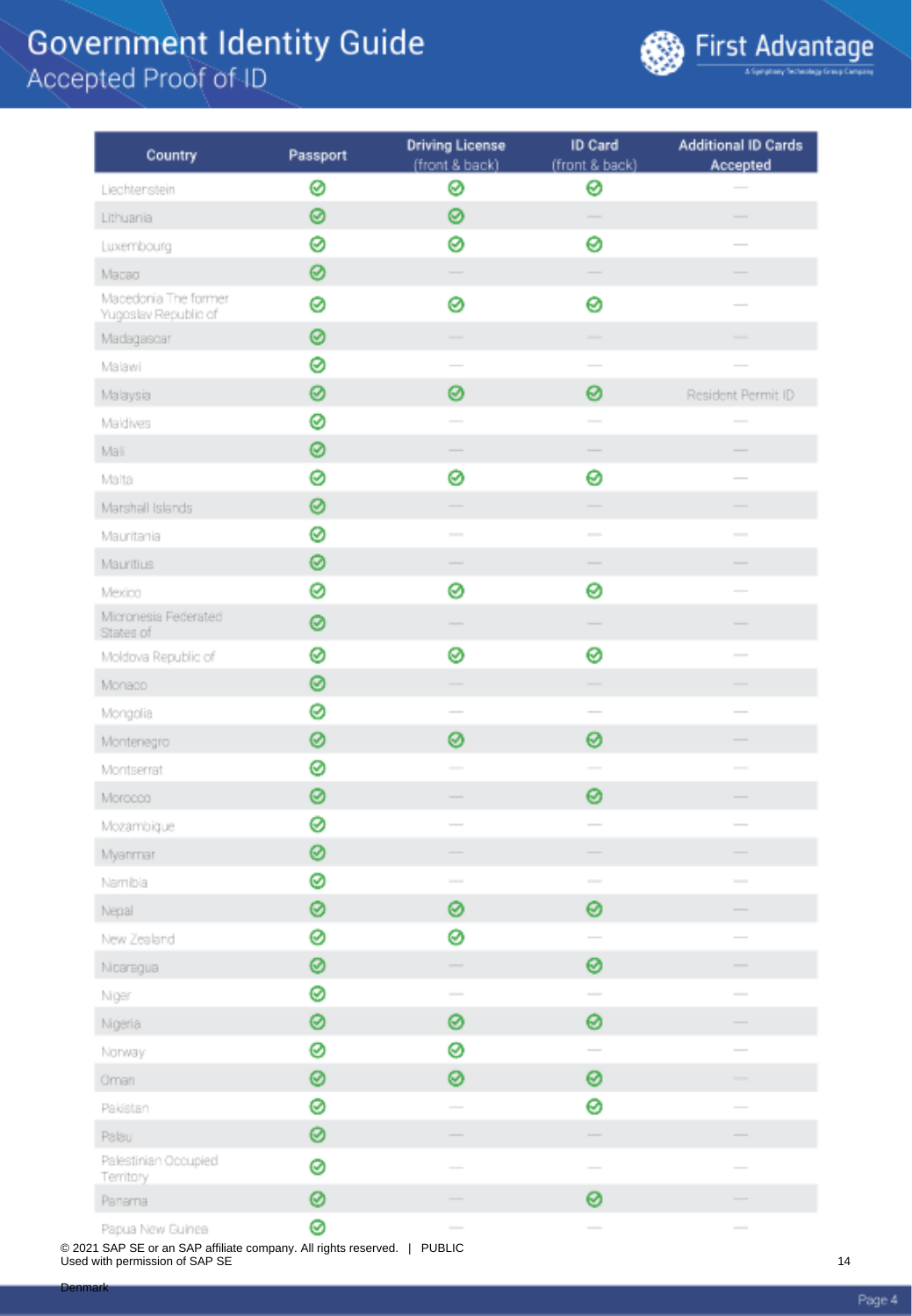

| Country                             | Passport | <b>Driving License</b>                                                                                                                                                                                                                                                                                                                                                                                                                                                     | ID Card                                                                                                                                                                                                                                                                                                                                                                                                                                                                    | <b>Additional ID Cards</b>                                                   |
|-------------------------------------|----------|----------------------------------------------------------------------------------------------------------------------------------------------------------------------------------------------------------------------------------------------------------------------------------------------------------------------------------------------------------------------------------------------------------------------------------------------------------------------------|----------------------------------------------------------------------------------------------------------------------------------------------------------------------------------------------------------------------------------------------------------------------------------------------------------------------------------------------------------------------------------------------------------------------------------------------------------------------------|------------------------------------------------------------------------------|
|                                     |          | (front & back)                                                                                                                                                                                                                                                                                                                                                                                                                                                             | (front & back)                                                                                                                                                                                                                                                                                                                                                                                                                                                             | Accepted                                                                     |
| Paraguay                            | 0        | ⊗                                                                                                                                                                                                                                                                                                                                                                                                                                                                          | ⊗                                                                                                                                                                                                                                                                                                                                                                                                                                                                          |                                                                              |
| Peru                                | ⊗        | Ø                                                                                                                                                                                                                                                                                                                                                                                                                                                                          | 0                                                                                                                                                                                                                                                                                                                                                                                                                                                                          |                                                                              |
| Philippines                         | 0        | 0                                                                                                                                                                                                                                                                                                                                                                                                                                                                          | 0                                                                                                                                                                                                                                                                                                                                                                                                                                                                          | Postal ID; SSS - Social<br>Security System Card;<br>Unified Multi-Purpose ID |
| Poland                              | 0        | 0                                                                                                                                                                                                                                                                                                                                                                                                                                                                          | 0                                                                                                                                                                                                                                                                                                                                                                                                                                                                          |                                                                              |
| Portugal                            | 0        | 0                                                                                                                                                                                                                                                                                                                                                                                                                                                                          | 0                                                                                                                                                                                                                                                                                                                                                                                                                                                                          |                                                                              |
| Qatar                               | 0        | ⊗                                                                                                                                                                                                                                                                                                                                                                                                                                                                          |                                                                                                                                                                                                                                                                                                                                                                                                                                                                            |                                                                              |
| Russian Federation                  | 0        | ⊗                                                                                                                                                                                                                                                                                                                                                                                                                                                                          | 0                                                                                                                                                                                                                                                                                                                                                                                                                                                                          | Resident Permit ID                                                           |
| Rwanda                              | 0        |                                                                                                                                                                                                                                                                                                                                                                                                                                                                            | 0                                                                                                                                                                                                                                                                                                                                                                                                                                                                          |                                                                              |
| Saint Kitts and Nevis               | 0        |                                                                                                                                                                                                                                                                                                                                                                                                                                                                            | $\overline{\phantom{a}}$                                                                                                                                                                                                                                                                                                                                                                                                                                                   |                                                                              |
| Saint Lucia                         | ⊗        |                                                                                                                                                                                                                                                                                                                                                                                                                                                                            |                                                                                                                                                                                                                                                                                                                                                                                                                                                                            |                                                                              |
| Saint Vincent and the<br>Grenadines | 0        |                                                                                                                                                                                                                                                                                                                                                                                                                                                                            |                                                                                                                                                                                                                                                                                                                                                                                                                                                                            |                                                                              |
| San Marino                          | 0        |                                                                                                                                                                                                                                                                                                                                                                                                                                                                            |                                                                                                                                                                                                                                                                                                                                                                                                                                                                            |                                                                              |
| Sao Tome and Principe               | 0        |                                                                                                                                                                                                                                                                                                                                                                                                                                                                            |                                                                                                                                                                                                                                                                                                                                                                                                                                                                            |                                                                              |
| Saudi Arabia                        | 0        | ⊗                                                                                                                                                                                                                                                                                                                                                                                                                                                                          |                                                                                                                                                                                                                                                                                                                                                                                                                                                                            |                                                                              |
| Senegal                             | ⊗        | $\overline{\phantom{a}}$                                                                                                                                                                                                                                                                                                                                                                                                                                                   | 0                                                                                                                                                                                                                                                                                                                                                                                                                                                                          | -                                                                            |
| Serbia                              | 0        | ⊗                                                                                                                                                                                                                                                                                                                                                                                                                                                                          | 0                                                                                                                                                                                                                                                                                                                                                                                                                                                                          | $\overline{\phantom{a}}$                                                     |
| Seychelles                          | 0        |                                                                                                                                                                                                                                                                                                                                                                                                                                                                            |                                                                                                                                                                                                                                                                                                                                                                                                                                                                            |                                                                              |
| Sierra Leone                        | ⊗        | $\sim$                                                                                                                                                                                                                                                                                                                                                                                                                                                                     | ⊗                                                                                                                                                                                                                                                                                                                                                                                                                                                                          |                                                                              |
| Singapore                           | 0        | 0                                                                                                                                                                                                                                                                                                                                                                                                                                                                          | 0                                                                                                                                                                                                                                                                                                                                                                                                                                                                          | Singapore Employment<br>Pass                                                 |
| Slovakia                            | 0        | ⊗                                                                                                                                                                                                                                                                                                                                                                                                                                                                          | 0                                                                                                                                                                                                                                                                                                                                                                                                                                                                          | $\sim$                                                                       |
| Slovenia                            | 0        | 0                                                                                                                                                                                                                                                                                                                                                                                                                                                                          | 0                                                                                                                                                                                                                                                                                                                                                                                                                                                                          | $\overline{\phantom{a}}$                                                     |
| South Africa                        | ⊗        | ⊗                                                                                                                                                                                                                                                                                                                                                                                                                                                                          | ⊗                                                                                                                                                                                                                                                                                                                                                                                                                                                                          |                                                                              |
| South Sudan                         | ⊗        |                                                                                                                                                                                                                                                                                                                                                                                                                                                                            |                                                                                                                                                                                                                                                                                                                                                                                                                                                                            |                                                                              |
| Spain                               | ⊗        | ⊗                                                                                                                                                                                                                                                                                                                                                                                                                                                                          | 0                                                                                                                                                                                                                                                                                                                                                                                                                                                                          |                                                                              |
| Sri Lanka                           | ⊗        | ⊗                                                                                                                                                                                                                                                                                                                                                                                                                                                                          |                                                                                                                                                                                                                                                                                                                                                                                                                                                                            |                                                                              |
| Sudan                               | 0        | $\frac{1}{2} \left( \frac{1}{2} \right) \left( \frac{1}{2} \right) \left( \frac{1}{2} \right) \left( \frac{1}{2} \right) \left( \frac{1}{2} \right) \left( \frac{1}{2} \right) \left( \frac{1}{2} \right) \left( \frac{1}{2} \right) \left( \frac{1}{2} \right) \left( \frac{1}{2} \right) \left( \frac{1}{2} \right) \left( \frac{1}{2} \right) \left( \frac{1}{2} \right) \left( \frac{1}{2} \right) \left( \frac{1}{2} \right) \left( \frac{1}{2} \right) \left( \frac$ | $\overline{\phantom{a}}$                                                                                                                                                                                                                                                                                                                                                                                                                                                   | $\frac{1}{2}$                                                                |
| Suriname                            | ⊗        |                                                                                                                                                                                                                                                                                                                                                                                                                                                                            |                                                                                                                                                                                                                                                                                                                                                                                                                                                                            |                                                                              |
| Swaziand                            | ⊗        |                                                                                                                                                                                                                                                                                                                                                                                                                                                                            | $\sim$                                                                                                                                                                                                                                                                                                                                                                                                                                                                     |                                                                              |
| Sweden                              | ⊗        | ⊗                                                                                                                                                                                                                                                                                                                                                                                                                                                                          | 0                                                                                                                                                                                                                                                                                                                                                                                                                                                                          |                                                                              |
| Switzerland                         | ⊗        | ⊗                                                                                                                                                                                                                                                                                                                                                                                                                                                                          | 0                                                                                                                                                                                                                                                                                                                                                                                                                                                                          |                                                                              |
| Syrian Arab Republic                | ◎        | -                                                                                                                                                                                                                                                                                                                                                                                                                                                                          |                                                                                                                                                                                                                                                                                                                                                                                                                                                                            | $\overline{\phantom{a}}$                                                     |
| Taiwan                              | ⊗        |                                                                                                                                                                                                                                                                                                                                                                                                                                                                            | $\frac{1}{2} \left( \frac{1}{2} \right) \left( \frac{1}{2} \right) \left( \frac{1}{2} \right) \left( \frac{1}{2} \right) \left( \frac{1}{2} \right) \left( \frac{1}{2} \right) \left( \frac{1}{2} \right) \left( \frac{1}{2} \right) \left( \frac{1}{2} \right) \left( \frac{1}{2} \right) \left( \frac{1}{2} \right) \left( \frac{1}{2} \right) \left( \frac{1}{2} \right) \left( \frac{1}{2} \right) \left( \frac{1}{2} \right) \left( \frac{1}{2} \right) \left( \frac$ |                                                                              |
| Tajikistan                          | 0        |                                                                                                                                                                                                                                                                                                                                                                                                                                                                            |                                                                                                                                                                                                                                                                                                                                                                                                                                                                            |                                                                              |
| Tanzania United Repub-<br>ic of     | 0        |                                                                                                                                                                                                                                                                                                                                                                                                                                                                            |                                                                                                                                                                                                                                                                                                                                                                                                                                                                            |                                                                              |
| Thailand                            | ⊗        |                                                                                                                                                                                                                                                                                                                                                                                                                                                                            | 0                                                                                                                                                                                                                                                                                                                                                                                                                                                                          |                                                                              |
| Timor Leste                         | ⊗        |                                                                                                                                                                                                                                                                                                                                                                                                                                                                            |                                                                                                                                                                                                                                                                                                                                                                                                                                                                            |                                                                              |

© 2021 SAP SE or an SAP affiliate company. All rights reserved. | PUBLIC Used with permission of SAP SE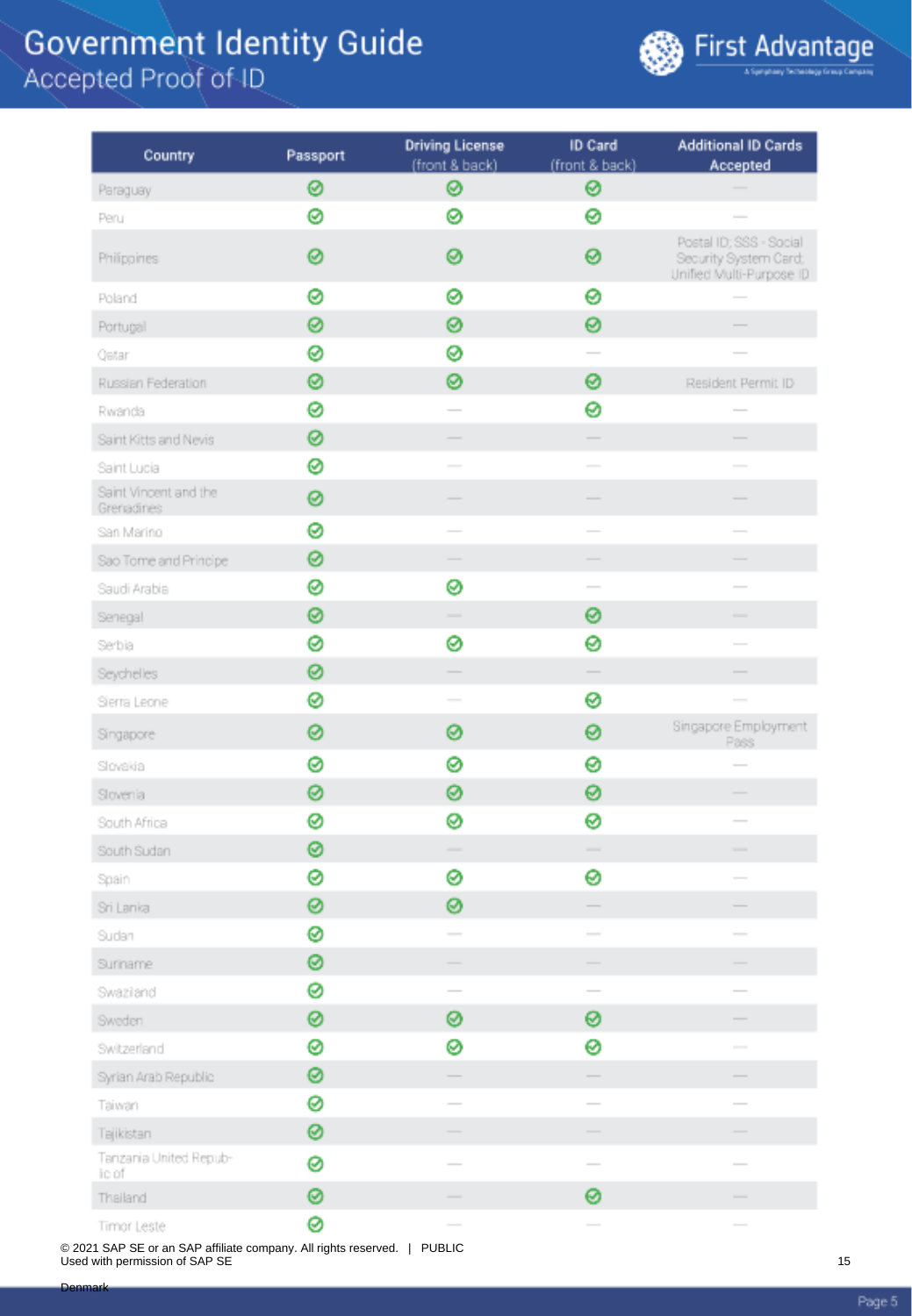

| Country                             | Passport      | <b>Driving License</b><br>(front & back)                                                                                                                                                                                                                                                                                                                                                                                                                                   | <b>ID Card</b><br>(front & back)                                                                                                                                                                                                                                                                                                                                                                                                                                           | <b>Additional ID Cards</b><br>Accepted                                                                                                                                                                                                                                                                                                                                                                                                                                     |
|-------------------------------------|---------------|----------------------------------------------------------------------------------------------------------------------------------------------------------------------------------------------------------------------------------------------------------------------------------------------------------------------------------------------------------------------------------------------------------------------------------------------------------------------------|----------------------------------------------------------------------------------------------------------------------------------------------------------------------------------------------------------------------------------------------------------------------------------------------------------------------------------------------------------------------------------------------------------------------------------------------------------------------------|----------------------------------------------------------------------------------------------------------------------------------------------------------------------------------------------------------------------------------------------------------------------------------------------------------------------------------------------------------------------------------------------------------------------------------------------------------------------------|
| Togo                                | 0             |                                                                                                                                                                                                                                                                                                                                                                                                                                                                            |                                                                                                                                                                                                                                                                                                                                                                                                                                                                            |                                                                                                                                                                                                                                                                                                                                                                                                                                                                            |
| Tonga                               | 0             | $\sim$                                                                                                                                                                                                                                                                                                                                                                                                                                                                     | $\frac{1}{2}$                                                                                                                                                                                                                                                                                                                                                                                                                                                              | $\frac{1}{2}$                                                                                                                                                                                                                                                                                                                                                                                                                                                              |
| Trinidad and Tobago                 | 0             |                                                                                                                                                                                                                                                                                                                                                                                                                                                                            |                                                                                                                                                                                                                                                                                                                                                                                                                                                                            |                                                                                                                                                                                                                                                                                                                                                                                                                                                                            |
| Tunisia                             | 0             | Ø                                                                                                                                                                                                                                                                                                                                                                                                                                                                          | $\overline{\phantom{a}}$                                                                                                                                                                                                                                                                                                                                                                                                                                                   | $\overline{\phantom{a}}$                                                                                                                                                                                                                                                                                                                                                                                                                                                   |
| Turkey                              | 0             | $\frac{1}{2} \left( \frac{1}{2} \right) \left( \frac{1}{2} \right) \left( \frac{1}{2} \right) \left( \frac{1}{2} \right) \left( \frac{1}{2} \right) \left( \frac{1}{2} \right) \left( \frac{1}{2} \right) \left( \frac{1}{2} \right) \left( \frac{1}{2} \right) \left( \frac{1}{2} \right) \left( \frac{1}{2} \right) \left( \frac{1}{2} \right) \left( \frac{1}{2} \right) \left( \frac{1}{2} \right) \left( \frac{1}{2} \right) \left( \frac{1}{2} \right) \left( \frac$ | ⊗                                                                                                                                                                                                                                                                                                                                                                                                                                                                          | $\frac{1}{2}$                                                                                                                                                                                                                                                                                                                                                                                                                                                              |
| Turkmenistan                        | 0             | $\frac{1}{2} \left( \frac{1}{2} \right) \left( \frac{1}{2} \right) \left( \frac{1}{2} \right) \left( \frac{1}{2} \right) \left( \frac{1}{2} \right) \left( \frac{1}{2} \right) \left( \frac{1}{2} \right) \left( \frac{1}{2} \right) \left( \frac{1}{2} \right) \left( \frac{1}{2} \right) \left( \frac{1}{2} \right) \left( \frac{1}{2} \right) \left( \frac{1}{2} \right) \left( \frac{1}{2} \right) \left( \frac{1}{2} \right) \left( \frac{1}{2} \right) \left( \frac$ | $\frac{1}{2}$                                                                                                                                                                                                                                                                                                                                                                                                                                                              | $\overline{\phantom{a}}$                                                                                                                                                                                                                                                                                                                                                                                                                                                   |
| Turks and Caicos Islands            | 0             |                                                                                                                                                                                                                                                                                                                                                                                                                                                                            |                                                                                                                                                                                                                                                                                                                                                                                                                                                                            |                                                                                                                                                                                                                                                                                                                                                                                                                                                                            |
| Uganda                              | 0             | ⊗                                                                                                                                                                                                                                                                                                                                                                                                                                                                          | $\overline{\phantom{a}}$                                                                                                                                                                                                                                                                                                                                                                                                                                                   | $\overline{\phantom{a}}$                                                                                                                                                                                                                                                                                                                                                                                                                                                   |
| Ukraine                             | ⊗             | 0                                                                                                                                                                                                                                                                                                                                                                                                                                                                          | -                                                                                                                                                                                                                                                                                                                                                                                                                                                                          | -                                                                                                                                                                                                                                                                                                                                                                                                                                                                          |
| United Arab Emirates                | ø             | ø                                                                                                                                                                                                                                                                                                                                                                                                                                                                          | 0                                                                                                                                                                                                                                                                                                                                                                                                                                                                          |                                                                                                                                                                                                                                                                                                                                                                                                                                                                            |
| United Kingdom                      | Ø             | ൫                                                                                                                                                                                                                                                                                                                                                                                                                                                                          | 0                                                                                                                                                                                                                                                                                                                                                                                                                                                                          | CitizenCard:IND<br>(Immigration & National<br>Directorate Application<br>Registration Card)                                                                                                                                                                                                                                                                                                                                                                                |
| <b>Uruguay</b>                      | 0             | ø                                                                                                                                                                                                                                                                                                                                                                                                                                                                          | 0                                                                                                                                                                                                                                                                                                                                                                                                                                                                          | $\frac{1}{2} \left( \frac{1}{2} \right) \left( \frac{1}{2} \right) \left( \frac{1}{2} \right) \left( \frac{1}{2} \right) \left( \frac{1}{2} \right) \left( \frac{1}{2} \right) \left( \frac{1}{2} \right) \left( \frac{1}{2} \right) \left( \frac{1}{2} \right) \left( \frac{1}{2} \right) \left( \frac{1}{2} \right) \left( \frac{1}{2} \right) \left( \frac{1}{2} \right) \left( \frac{1}{2} \right) \left( \frac{1}{2} \right) \left( \frac{1}{2} \right) \left( \frac$ |
| Uzbekistan                          | ø             | $\frac{1}{2} \left( \frac{1}{2} \right) \left( \frac{1}{2} \right) \left( \frac{1}{2} \right) \left( \frac{1}{2} \right) \left( \frac{1}{2} \right) \left( \frac{1}{2} \right) \left( \frac{1}{2} \right) \left( \frac{1}{2} \right) \left( \frac{1}{2} \right) \left( \frac{1}{2} \right) \left( \frac{1}{2} \right) \left( \frac{1}{2} \right) \left( \frac{1}{2} \right) \left( \frac{1}{2} \right) \left( \frac{1}{2} \right) \left( \frac{1}{2} \right) \left( \frac$ |                                                                                                                                                                                                                                                                                                                                                                                                                                                                            | $\overline{\phantom{a}}$                                                                                                                                                                                                                                                                                                                                                                                                                                                   |
| Vanuatu                             | 0             |                                                                                                                                                                                                                                                                                                                                                                                                                                                                            | $\overline{\phantom{a}}$                                                                                                                                                                                                                                                                                                                                                                                                                                                   |                                                                                                                                                                                                                                                                                                                                                                                                                                                                            |
| Venezuela Bolivarian<br>Republic of | 0             | ø                                                                                                                                                                                                                                                                                                                                                                                                                                                                          | 0                                                                                                                                                                                                                                                                                                                                                                                                                                                                          |                                                                                                                                                                                                                                                                                                                                                                                                                                                                            |
| Vietnam                             | ⊗             |                                                                                                                                                                                                                                                                                                                                                                                                                                                                            | 0                                                                                                                                                                                                                                                                                                                                                                                                                                                                          | $\frac{1}{2}$                                                                                                                                                                                                                                                                                                                                                                                                                                                              |
| Western Sahara                      | $\frac{1}{2}$ |                                                                                                                                                                                                                                                                                                                                                                                                                                                                            | $\frac{1}{2} \left( \frac{1}{2} \right) \left( \frac{1}{2} \right) \left( \frac{1}{2} \right) \left( \frac{1}{2} \right) \left( \frac{1}{2} \right) \left( \frac{1}{2} \right) \left( \frac{1}{2} \right) \left( \frac{1}{2} \right) \left( \frac{1}{2} \right) \left( \frac{1}{2} \right) \left( \frac{1}{2} \right) \left( \frac{1}{2} \right) \left( \frac{1}{2} \right) \left( \frac{1}{2} \right) \left( \frac{1}{2} \right) \left( \frac{1}{2} \right) \left( \frac$ | $\overline{\phantom{a}}$                                                                                                                                                                                                                                                                                                                                                                                                                                                   |
| Yemen                               | ⊗             |                                                                                                                                                                                                                                                                                                                                                                                                                                                                            |                                                                                                                                                                                                                                                                                                                                                                                                                                                                            |                                                                                                                                                                                                                                                                                                                                                                                                                                                                            |
| Zambia                              | 0             |                                                                                                                                                                                                                                                                                                                                                                                                                                                                            | $\overline{\phantom{a}}$                                                                                                                                                                                                                                                                                                                                                                                                                                                   |                                                                                                                                                                                                                                                                                                                                                                                                                                                                            |
| Zimbabwe                            | ⊗             | $\frac{1}{2} \left( \frac{1}{2} \right) \left( \frac{1}{2} \right) \left( \frac{1}{2} \right) \left( \frac{1}{2} \right) \left( \frac{1}{2} \right) \left( \frac{1}{2} \right) \left( \frac{1}{2} \right) \left( \frac{1}{2} \right) \left( \frac{1}{2} \right) \left( \frac{1}{2} \right) \left( \frac{1}{2} \right) \left( \frac{1}{2} \right) \left( \frac{1}{2} \right) \left( \frac{1}{2} \right) \left( \frac{1}{2} \right) \left( \frac{1}{2} \right) \left( \frac$ | $\sim$                                                                                                                                                                                                                                                                                                                                                                                                                                                                     | $\frac{1}{2}$                                                                                                                                                                                                                                                                                                                                                                                                                                                              |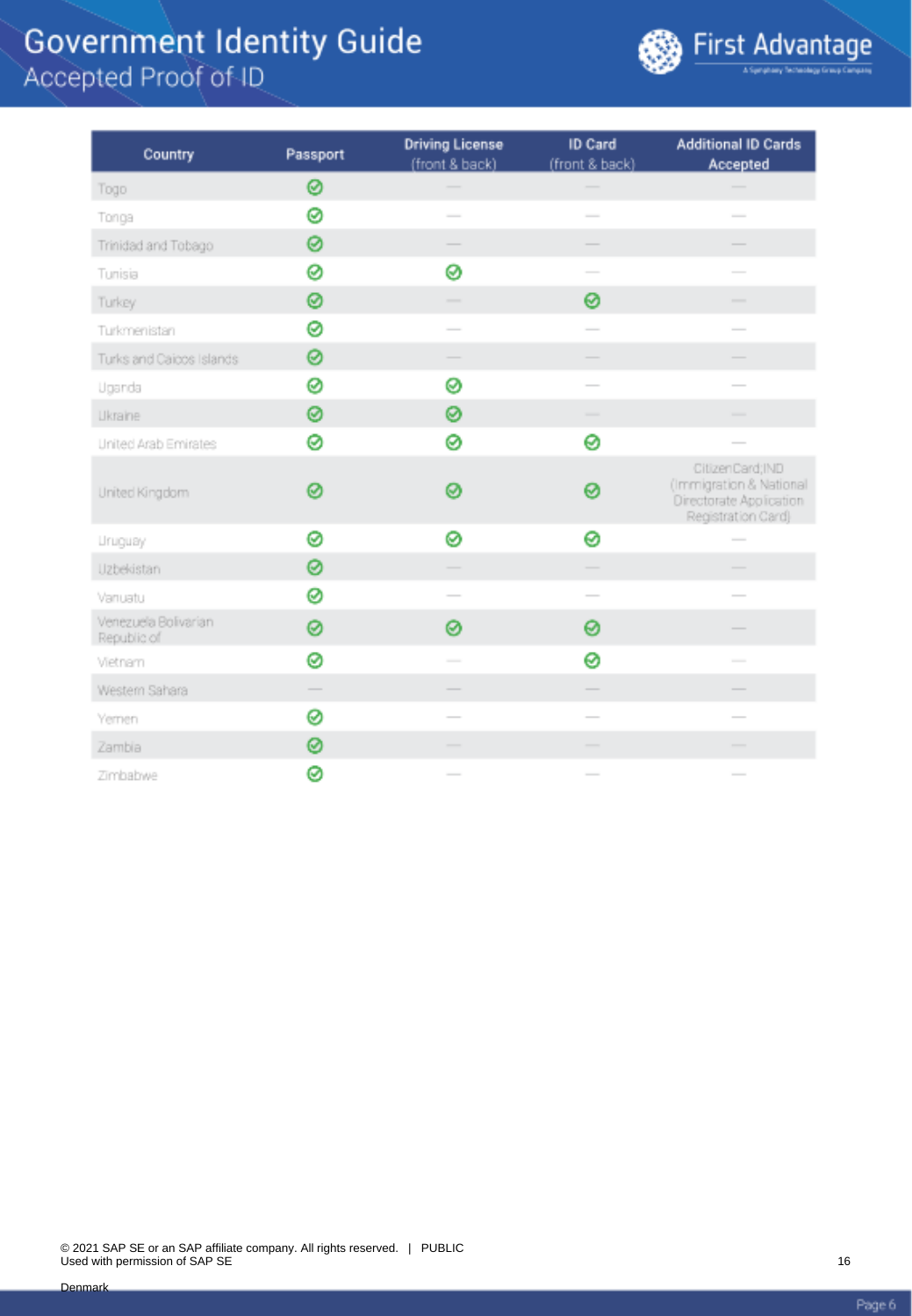### **List of Criminal Check Requirements**

| <b>Country</b>                                          | ID<br>document | in           | Address National Proof of<br>ID<br>country   number | current<br>address | <b>Place of</b><br>Birth (City Parent's<br>and<br>Country) | names        | Mother's<br><b>Maiden</b><br>name | <b>Applicant</b> | Country-<br>specific<br>assistanceauthorisation<br>form | <b>Fingerprints</b> |
|---------------------------------------------------------|----------------|--------------|-----------------------------------------------------|--------------------|------------------------------------------------------------|--------------|-----------------------------------|------------------|---------------------------------------------------------|---------------------|
| Andorra                                                 | $\checkmark$   | $\checkmark$ |                                                     |                    | $\checkmark$                                               | $\checkmark$ |                                   |                  |                                                         |                     |
| Angola                                                  | $\checkmark$   | $\checkmark$ |                                                     |                    |                                                            |              |                                   |                  |                                                         |                     |
| Austria                                                 | $\checkmark$   | $\checkmark$ |                                                     |                    |                                                            |              |                                   | $\checkmark$     |                                                         |                     |
| <b>Benin</b>                                            |                | $\checkmark$ |                                                     |                    |                                                            |              |                                   |                  |                                                         |                     |
| <b>Brunei</b>                                           | $\checkmark$   | $\checkmark$ |                                                     |                    |                                                            |              |                                   |                  |                                                         |                     |
| Cambodia                                                |                | $\checkmark$ |                                                     |                    |                                                            |              |                                   |                  |                                                         |                     |
|                                                         |                | $\checkmark$ |                                                     |                    |                                                            |              |                                   |                  |                                                         |                     |
| Cameroon<br>Central<br><b>Africa</b><br><b>Republic</b> |                | $\checkmark$ |                                                     |                    |                                                            |              |                                   |                  |                                                         |                     |
| Chad                                                    |                | $\checkmark$ |                                                     |                    |                                                            |              |                                   |                  |                                                         |                     |
|                                                         |                | $\checkmark$ |                                                     |                    |                                                            |              |                                   |                  |                                                         |                     |
| Cook Island<br>D'Lvoire                                 |                | $\checkmark$ |                                                     |                    |                                                            |              |                                   |                  |                                                         |                     |
| <b>Croatia</b>                                          |                | $\checkmark$ |                                                     |                    |                                                            |              |                                   |                  |                                                         |                     |
| <b>Cyprus</b>                                           |                | $\checkmark$ |                                                     |                    |                                                            |              |                                   |                  |                                                         |                     |
| <b>Czech</b><br><b>Republic</b>                         |                | $\checkmark$ |                                                     |                    |                                                            |              |                                   |                  |                                                         |                     |
| Ecuador                                                 |                | $\checkmark$ |                                                     |                    |                                                            |              |                                   |                  |                                                         |                     |
| Egypt                                                   |                | $\checkmark$ |                                                     |                    |                                                            |              |                                   |                  |                                                         |                     |
| Faroe Island                                            |                | $\checkmark$ |                                                     |                    |                                                            |              |                                   |                  |                                                         |                     |
| Finland                                                 |                | $\checkmark$ | $\checkmark$                                        |                    | $\checkmark$                                               |              |                                   |                  | $\checkmark$                                            |                     |
| Germany                                                 |                | $\checkmark$ |                                                     |                    |                                                            |              |                                   | $\checkmark$     | $\checkmark$                                            |                     |
| Ghana                                                   |                | $\checkmark$ |                                                     |                    |                                                            |              |                                   |                  |                                                         |                     |
| Gibraltar                                               | $\checkmark$   | $\checkmark$ |                                                     |                    |                                                            |              |                                   |                  |                                                         |                     |
| Greenland                                               | $\checkmark$   | $\checkmark$ |                                                     |                    |                                                            |              |                                   |                  | $\checkmark$                                            |                     |
| Grenada                                                 | $\checkmark$   | $\checkmark$ |                                                     |                    |                                                            |              |                                   |                  |                                                         |                     |
| <b>Isle of Man</b>                                      | $\checkmark$   | $\checkmark$ |                                                     |                    |                                                            |              |                                   |                  |                                                         |                     |
| Lebanon                                                 |                | $\checkmark$ |                                                     |                    |                                                            |              |                                   |                  |                                                         |                     |
| Liechtenstei<br><u> n</u>                               |                | $\checkmark$ |                                                     |                    |                                                            |              |                                   | $\checkmark$     |                                                         |                     |
| Lithuania                                               | $\checkmark$   | $\checkmark$ |                                                     |                    |                                                            |              |                                   |                  |                                                         |                     |
| Luxembour                                               |                |              |                                                     |                    |                                                            |              |                                   |                  |                                                         |                     |
| <u>lg</u>                                               | $\checkmark$   | $\checkmark$ |                                                     |                    |                                                            |              |                                   |                  | $\checkmark$                                            |                     |
| Maldives                                                | $\checkmark$   | $\checkmark$ |                                                     |                    |                                                            |              |                                   |                  |                                                         |                     |
| Malta                                                   | $\checkmark$   | $\checkmark$ |                                                     |                    |                                                            |              |                                   | $\checkmark$     |                                                         |                     |
| <b>Mauritius</b>                                        | $\checkmark$   | $\checkmark$ |                                                     |                    |                                                            |              |                                   |                  |                                                         |                     |
| <b>Mayotte</b>                                          | $\checkmark$   | $\checkmark$ |                                                     |                    |                                                            |              |                                   |                  |                                                         |                     |
| Nigeria                                                 | $\checkmark$   | $\checkmark$ |                                                     |                    |                                                            | $\checkmark$ |                                   |                  | $\checkmark$                                            | $\checkmark$        |